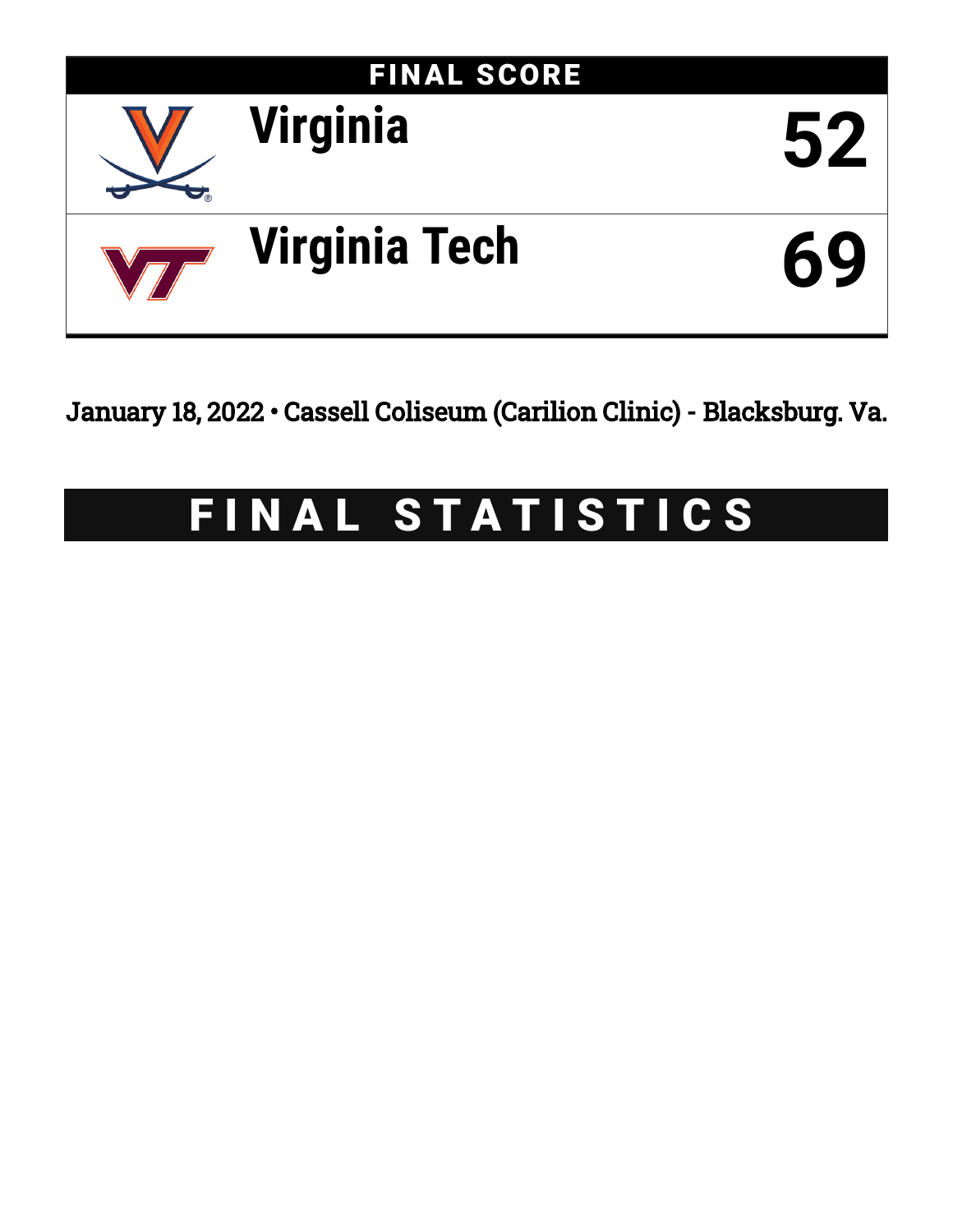### **Official Box Score Virginia vs Virginia Tech Game Totals -- Final Statistics January 18, 2022 at Cassell Coliseum (Carilion Clinic) - Blacksburg. Va.**



### **Virginia 52**

| No. | Player                  | S  | Pts      | FG                | 3FG     | FТ        | 0 <sub>R</sub> | DR       | TR           | PF            | A              | TO       | <b>Blk</b>  | Stl           | Min   | $+/-$ |
|-----|-------------------------|----|----------|-------------------|---------|-----------|----------------|----------|--------------|---------------|----------------|----------|-------------|---------------|-------|-------|
| 01  | MILLER, CAROLE          | G  |          | $3-5$             | $1 - 2$ | $0 - 0$   |                | 3        | 4            | 2             | 0              |          |             | $\mathbf{0}$  | 25    | $-13$ |
| 02  | <b>VALLADAY, TAYLOR</b> | G  | 16.      | $3 - 10$          | $0 - 0$ | $10 - 13$ | 1              | 5        | 6            | 5.            | 6              | 2        | $\Omega$    | $\Omega$      | 36    | $-14$ |
| 21  | PARKER, ELEAH           | C. | 12       | 6-12              | $0 - 0$ | $0-0$     |                | 5        | 6            | 3             | $\mathbf{0}$   | 2        | 3           | $\Omega$      | 27    | -5    |
|     | 23 TOI, AMANDINE        | G. |          | $15 \quad 6 - 16$ | $2 - 5$ | $1 - 2$   | 0              |          | 1            | $\mathcal{P}$ | $\mathcal{P}$  | 3        | $\Omega$    | $\mathcal{P}$ | 40    | $-17$ |
|     | 34 CLARKSON, LONDON     | F. | $\Omega$ | $0 - 2$           | $0 - 0$ | $0-0$     |                | 5        | 6            | $\mathcal{P}$ | $\mathcal{P}$  | 6        | $\mathbf 0$ | $\Omega$      | 28    | $-11$ |
|     | 12 JEFFERSON, MEG       | F. | $\Omega$ | $0 - 0$           | $0 - 0$ | $0 - 0$   | 0              | $\Omega$ | $\mathbf{0}$ | 2             | $\overline{0}$ | $\Omega$ | $\Omega$    | $\Omega$      | 6     | $-7$  |
| 14  | LAWSON, KAYDAN          | G  | 2        | $0 - 4$           | $0 - 1$ | $2 - 2$   |                | 4        | 5            | 4             |                | $\Omega$ | 0           | 3             | 29    | $-12$ |
| 44  | DALE, MCKENNA           | G  | $\Omega$ | $0 - 1$           | $0 - 0$ | $0 - 0$   | 0              | $\Omega$ | $\mathbf{0}$ | 1             | $\Omega$       | 1        | $\Omega$    | 1             | 6     | -6    |
|     | <b>TEAM</b>             |    |          |                   |         |           | 5              | 1        | 6            | $\mathbf 0$   |                | 1        |             |               |       |       |
|     | <b>TOTALS</b>           |    |          | 52 18-50          | $3 - 8$ | $13 - 17$ | 10             | 24       | 34           | 21            | $-11$          | 16       | 4           |               | 6 198 |       |

| <b>Shooting By Period</b> |           |       |         |       |           |       | Deadball Rebounds: 3.0          |
|---------------------------|-----------|-------|---------|-------|-----------|-------|---------------------------------|
| Period                    | FG        | FG%   | 3FG     | 3FG%  | FT        | FT%   | Last FG: 4th-01:47              |
| 1st Qtr                   | 4-9       | 44%   | $1 - 2$ | 50%   | $3-4$     | 75%   | Biggest Run: 8-0                |
| 2nd Qtr                   | $3 - 13$  | 23%   | $1 - 3$ | 33%   | $2 - 2$   | 100%  | Largest lead: By 3 at 1st-09:07 |
| 3rd Qtr                   | $6 - 15$  | 40%   | $0 - 1$ | 00%   | $2 - 3$   | 67%   | Technical Fouls: None.          |
| 4th Qtr                   | $5 - 13$  | 38%   | $1 - 2$ | 50%   | $6 - 8$   | 75%   |                                 |
| 1st Half                  | $7-22$    | 32%   | $2 - 5$ | 40%   | $5-6$     | 83%   |                                 |
| 2nd Half                  | $11 - 28$ | 39%   | $1 - 3$ | 33%   | $8 - 11$  | 73%   |                                 |
| Game                      | 18-50     | 36.0% | $3 - 8$ | 37.5% | $13 - 17$ | 76.5% |                                 |

**Virginia Tech 69**

| No. | Player               | S  | Pts           | FG       | 3FG     | FТ      | 0R            | DR.      | TR       | PF            | A             | TO | <b>B</b> lk | Stl          | Min   | $+/-$ |
|-----|----------------------|----|---------------|----------|---------|---------|---------------|----------|----------|---------------|---------------|----|-------------|--------------|-------|-------|
| 02  | SHEPPARD, AISHA      | G  | 11            | $2 - 14$ | $2 - 9$ | $5-6$   | 1             |          | 2        | 3             | 5             |    |             | 0            | 33    | 17    |
| 05  | AMOORE, GEORGIA      | G  | 7             | $3-9$    | $1 - 2$ | $0 - 0$ |               |          | 2        | 2             | 4             | 1  | $\Omega$    | 2            | -37   | 19    |
| 22  | KING, CAYLA          | G  | 8             | $2 - 6$  | $2 - 5$ | $2 - 2$ | $\mathcal{P}$ | 3        | 5        | 4             | 2             | 1  | $\Omega$    | $\Omega$     | 29    | 10    |
|     | 23 TRAYLOR, KAYANA   | G. | 17            | $5 - 10$ | $2 - 5$ | $5 - 5$ | 0             |          |          | $\mathcal{P}$ | 1             |    | $\Omega$    | $\mathbf{0}$ | -32   | 11    |
|     | 33 KITLEY, ELIZABETH |    | 24            | $10-18$  | $0 - 0$ | 4-4     | 3             | 7        | 10       | 2             | $\mathcal{P}$ | 2  | 6           | 1            | 38    | 19    |
| 11  | <b>GREGG, D'ASIA</b> | F. | $\Omega$      | $0 - 0$  | $0-0$   | $0 - 0$ |               |          | 2        | $\Omega$      | 1             |    | $\Omega$    | 1            | 5     | $-4$  |
| 15  | <b>BAINES, AZANA</b> | G  | $\mathcal{P}$ | $1 - 2$  | $0 - 0$ | $0 - 0$ | 1.            | 6        | 7        | $\mathcal{P}$ | $\mathcal{P}$ | 1  |             | $\Omega$     | 21    | 15    |
| 24  | LYTLE, EMILY         | G  | $\Omega$      | $0 - 1$  | $0 - 1$ | $0 - 0$ | 0             | $\Omega$ | $\Omega$ | $\Omega$      | $\Omega$      | 1  | $\Omega$    | $\Omega$     | 3     | $-2$  |
|     | <b>TEAM</b>          |    |               |          |         |         | 4             | 3        |          | $\Omega$      |               | 0  |             |              |       |       |
|     | <b>TOTALS</b>        |    | 69.           | 23-60    | $7-22$  | 16-17   | 13            | 23       | 36       | 15.           |               | 9  |             |              | 4 198 |       |

*Shooting By Period*

| Period   | FG        | FG%   | 3FG      | 3FG%       | FT        | FT%   |
|----------|-----------|-------|----------|------------|-----------|-------|
| 1st Qtr  | $6 - 21$  | 29%   | 1-5      | 20%        | $2 - 2$   | 100%  |
| 2nd Qtr  | $6 - 13$  | 46%   | $2 - 8$  | 25%        | $2 - 2$   | 100%  |
| 3rd Qtr  | $6 - 15$  | 40%   | 1-5      | <b>20%</b> | $2-2$     | 100%  |
| 4th Qtr  | $5 - 11$  | 45%   | $3 - 4$  | 75%        | $10 - 11$ | 91%   |
| 1st Half | $12 - 34$ | 35%   | $3 - 13$ | 23%        | $4 - 4$   | 100%  |
| 2nd Half | $11 - 26$ | 42%   | $4-9$    | 44%        | $12 - 13$ | 92%   |
| Game     | $23 - 60$ | 38.3% | 7-22     | 31.8%      | 16-17     | 94.1% |

*Deadball Rebounds:* 1,0 *Last FG:* 4th-00:48 *Biggest Run:* 11-0 *Largest lead:* By 18 at 4th-00:38 *Technical Fouls:* None.

| Game Notes:      |                                               |  |
|------------------|-----------------------------------------------|--|
|                  | Officials: Dee Kantner. Jennifer Rezac. Kevin |  |
| Sparrock         |                                               |  |
| Attendance: 1518 |                                               |  |

Start Time: **05:01 PM ET** End Time: **06:54 PM ET** Game Duration: **1:52** Conference Game;

| Score |    | 1st 2nd 3rd 4th |    |     | <b>TOT</b> |
|-------|----|-----------------|----|-----|------------|
| UVA   | 12 | 9.              | 14 | 17. | 52         |
| VT.   | 15 | 16.             | 15 | 23  | 69         |

| UVA led for 0:23. VT led for 37:26.<br>Game was tied for 1:42. |                 |
|----------------------------------------------------------------|-----------------|
| Times tied: 1                                                  | Lead Changes: 1 |

| <b>Points</b>     | <b>UVA</b>     |                |
|-------------------|----------------|----------------|
| In the Paint      | 16             | 26             |
| Off Turns         |                | 16             |
| 2nd Chance        | 11             | 6              |
| <b>Fast Break</b> | 10             | g              |
| Bench             | 2              | 2              |
| Per Poss          | 0.788<br>24/66 | 1.062<br>30/65 |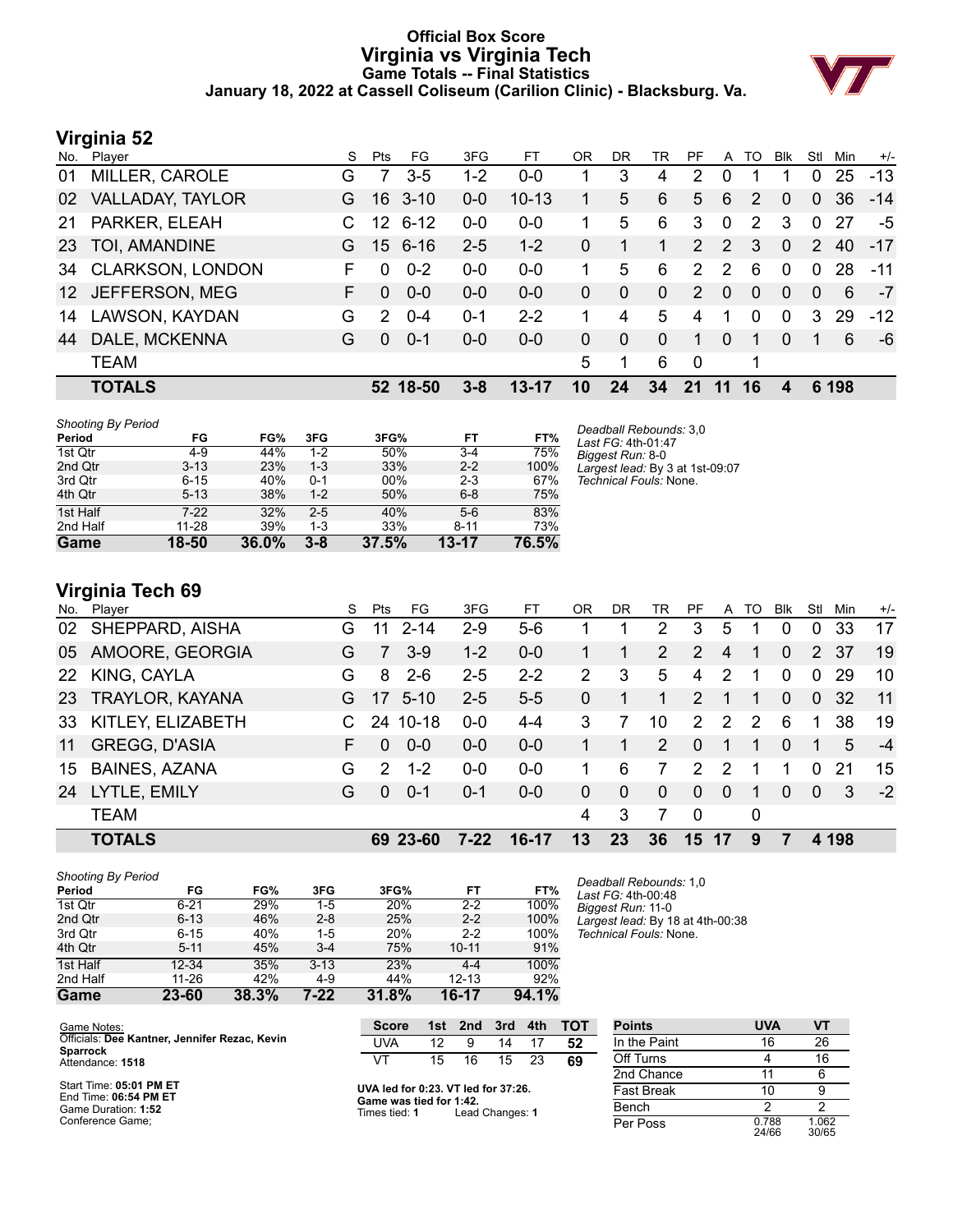### **Official Box Score Virginia vs Virginia Tech First Half Statistics Only January 18, 2022 at Cassell Coliseum (Carilion Clinic) - Blacksburg. Va.**



# **Virginia 21**

| No. | Player                  | S. | Pts      | <b>FG</b> | 3FG     | <b>FT</b> | <b>OR</b> | DR          | TR       | <b>PF</b>     | $\mathsf{A}$ | TO       | <b>Blk</b>     | Stl      | <b>Min</b>    | $+/-$ |
|-----|-------------------------|----|----------|-----------|---------|-----------|-----------|-------------|----------|---------------|--------------|----------|----------------|----------|---------------|-------|
| 01  | MILLER, CAROLE          | G  | $\Omega$ | $0 - 0$   | $0 - 0$ | $0 - 0$   | 0         | $\Omega$    | 0        | 2             | 0            |          | 1              | $\Omega$ | 6             | -6    |
| 02  | VALLADAY, TAYLOR        | G  | 3        | $0 - 4$   | $0 - 0$ | $3 - 4$   | 0         | 4           | 4        |               | 2            |          | 0              | $\Omega$ | 20            | $-10$ |
| 12  | JEFFERSON, MEG          | F  | 0        | $0 - 0$   | $0 - 0$ | $0-0$     | 0         | $\Omega$    | 0        | 2             | 0            | $\Omega$ | $\Omega$       | $\Omega$ | 6             | -7    |
| 14  | LAWSON, KAYDAN          | G  | 2        | $0 - 2$   | $0 - 1$ | $2 - 2$   | 0         | 4           | 4        | $\mathcal{P}$ |              | $\Omega$ | $\overline{0}$ | 3        | 14            | $-2$  |
| 21  | PARKER, ELEAH           | C  | 6        | $3 - 5$   | $0 - 0$ | $0-0$     |           | 1           | 2        | 0             | $\mathbf{0}$ | 1        | 2              | $\Omega$ | 13            | -3    |
| 23  | TOI, AMANDINE           | G  | 10       | $4 - 9$   | $2 - 4$ | $0-0$     | 0         |             |          | 1             |              | 3        | $\overline{0}$ |          | 20            | $-10$ |
| 34  | <b>CLARKSON, LONDON</b> | F  | $\Omega$ | $0 - 2$   | $0-0$   | $0-0$     | 0         | 3           | 3        | 1             | $\Omega$     | 5        | $\Omega$       | $\Omega$ | 19            | $-10$ |
| 44  | DALE, MCKENNA           | G  | $\Omega$ | $0 - 0$   | $0-0$   | $0-0$     | 0         | $\Omega$    | $\Omega$ | 0             | $\Omega$     | 0        | $\Omega$       | $\Omega$ | $\mathcal{P}$ | $-2$  |
|     | <b>TEAM</b>             |    | 0        | $0 - 0$   | $0-0$   | $0 - 0$   | 2         | $\mathbf 0$ | 2        | 0             | 0            | $\Omega$ | $\Omega$       | 0        | 0             |       |
|     | <b>TOTALS</b>           |    |          | 21 7-22   | $2 - 5$ | $5-6$     | 3         | 13          | 16       | 9             | 4            |          | 3              |          | 4 100         |       |

| <b>Shooting By Period</b><br>Period | FG       | FG%        | 3FG     | 3FG%  | FT        | FT%   | Deadball Rebounds: 3,0<br>Last FG Half: UVA 2nd-07:55 |
|-------------------------------------|----------|------------|---------|-------|-----------|-------|-------------------------------------------------------|
| 1st Qtr                             | 4-9      | 44%        | $1-2$   | 50%   | $3-4$     | 75%   |                                                       |
| 2nd Qtr                             | $3 - 13$ | <b>23%</b> | $1 - 3$ | 33%   | $2 - 2$   | 100%  |                                                       |
| 1st Half                            | $7-22$   | 32%        | $2-5$   | 40%   | 5-6       | 83%   |                                                       |
| Game                                | 18-50    | 36.0%      | $3 - 8$ | 37.5% | $13 - 17$ | 76.5% |                                                       |

**Virginia Tech 31**

| No. | Player             | S. | <b>Pts</b>    | <b>FG</b> | 3FG      | <b>FT</b> | OR       | <b>DR</b>     | TR.          | <b>PF</b> | A             | TO       | <b>B</b> lk   | Stl      | Min   | $+/-$          |
|-----|--------------------|----|---------------|-----------|----------|-----------|----------|---------------|--------------|-----------|---------------|----------|---------------|----------|-------|----------------|
|     | 02 SHEPPARD, AISHA | G  | 5             | $1 - 8$   | $1-6$    | $2 - 2$   |          |               | 2            |           | 3             |          | 0             | 0        | 17    | 12             |
|     | 05 AMOORE, GEORGIA | G  | 4             | $2 - 6$   | $0 - 1$  | $0 - 0$   | $\Omega$ | 0             | $\mathbf{0}$ | $\Omega$  |               | 0        | $\Omega$      | 2        | 17    | 12             |
| 11  | GREGG, D'ASIA      | F  | 0             | $0 - 0$   | $0-0$    | $0 - 0$   |          |               | 2            | 0         |               |          | 0             | 1        | 5     | $-4$           |
|     | 15 BAINES, AZANA   | G  | $\Omega$      | $0 - 1$   | $0 - 0$  | $0-0$     | 1.       | 5             | 6            | 2         | -1            | 1        |               | $\Omega$ | -11   | -8             |
|     | 22 KING, CAYLA     | G  | $\mathcal{P}$ | $0 - 2$   | $0 - 2$  | $2 - 2$   |          | 2             | 3            | 1.        | 2             | $\Omega$ | $\Omega$      | $\Omega$ | 12    | 5              |
|     | 23 TRAYLOR, KAYANA | G  | 6             | $2 - 5$   | $2 - 3$  | $0 - 0$   | $\Omega$ | $\Omega$      | $\Omega$     | $\Omega$  | $\Omega$      | 1        | $\Omega$      | $\Omega$ | 16    | $\overline{7}$ |
| 24  | LYTLE, EMILY       | G  | $\Omega$      | $0 - 1$   | $0 - 1$  | $0 - 0$   | $\Omega$ | $\Omega$      | $\Omega$     | 0         | $\Omega$      | 1        | 0             | $\Omega$ | 3     | $-2$           |
| 33  | KITLEY, ELIZABETH  | C. | 14            | $7 - 11$  | $0 - 0$  | $0 - 0$   |          | $\mathcal{P}$ | 3            | 1         | $\mathcal{P}$ | $\Omega$ | $\mathcal{P}$ | 1        | 19    | 12             |
|     | <b>TEAM</b>        |    | 0             | $0 - 0$   | $0 - 0$  | $0 - 0$   | 4        | 2             | 6            | 0         | $\Omega$      | $\Omega$ | $\Omega$      | $\Omega$ | - 0   |                |
|     | <b>TOTALS</b>      |    |               | 31 12-34  | $3 - 13$ | $4 - 4$   | 9        | 13            | 22           | 5         | 10            | 5        | 3             |          | 4 100 |                |

| Shooting By Period<br>Period | FG        | FG%   | 3FG      | 3FG%       | FТ      | FT%   |
|------------------------------|-----------|-------|----------|------------|---------|-------|
| 1st Otr                      | $6 - 21$  | 29%   | $1-5$    | <b>20%</b> | $2-2$   | 100%  |
| 2nd Qtr                      | $6 - 13$  | 46%   | $2 - 8$  | 25%        | $2 - 2$ | 100%  |
| 1st Half                     | $12 - 34$ | 35%   | $3 - 13$ | 23%        | $4 - 4$ | 100%  |
| Game                         | 23-60     | 38.3% | 7-22     | 31.8%      | 16-17   | 94.1% |

*Deadball Rebounds:* 1,0 *Last FG Half:* VT 2nd-00:25

| Game Notes:                                                      | <b>Score</b> | 1st | 2nd | 3rd | 4th | <b>TOT</b> | <b>Points from (This Period)</b> | UVA VT |  |
|------------------------------------------------------------------|--------------|-----|-----|-----|-----|------------|----------------------------------|--------|--|
| Officials: Dee Kantner, Jennifer Rezac, Kevin<br><b>Sparrock</b> | UVA          | 12  |     | 14  |     | 52         | In the Paint                     |        |  |
| Attendance: 1518                                                 | VT           | 15  | 16  | 15  | 23  | 69         | Off Turns                        |        |  |
|                                                                  |              |     |     |     |     |            | 2nd Chance                       |        |  |
| Start Time: 05:01 PM ET<br>End Time: 06:54 PM ET                 |              |     |     |     |     |            | <b>Fast Break</b>                |        |  |
| Game Duration: 1:52                                              |              |     |     |     |     |            | Bench                            |        |  |

Conference Game;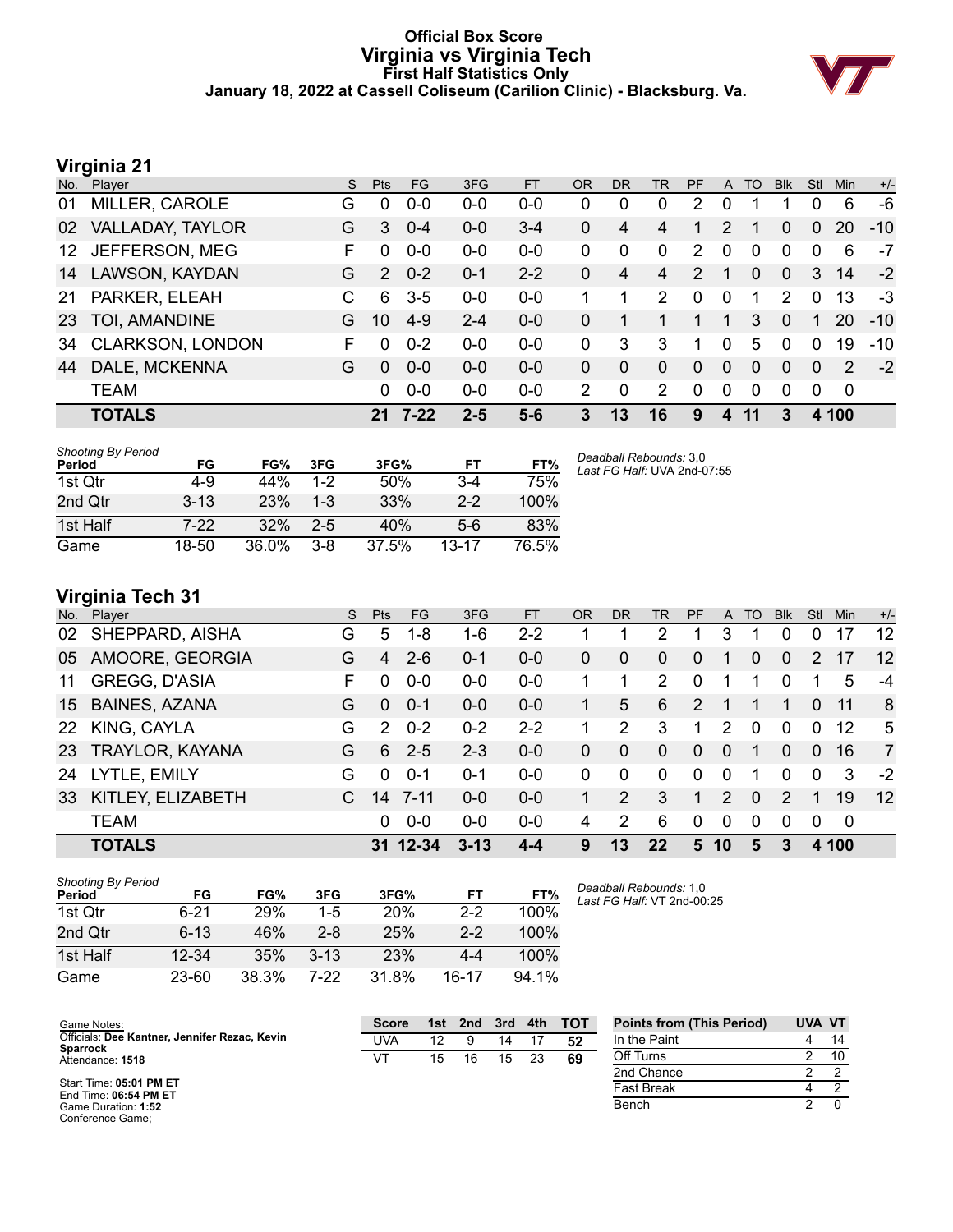### **Official Box Score Virginia vs Virginia Tech First Quarter Statistics Only January 18, 2022 at Cassell Coliseum (Carilion Clinic) - Blacksburg. Va.**



# **Virginia 12**

| No.             | Player                  | S. | <b>Pts</b> | FG.     | 3FG     | <b>FT</b> | <b>OR</b> | <b>DR</b>    | <b>TR</b>    | PF           | A            | <b>TO</b>    | <b>Blk</b> | <b>Stl</b>     | <b>Min</b> | $+/-$          |
|-----------------|-------------------------|----|------------|---------|---------|-----------|-----------|--------------|--------------|--------------|--------------|--------------|------------|----------------|------------|----------------|
| 01              | MILLER, CAROLE          | G  | 0          | $0 - 0$ | $0 - 0$ | $0 - 0$   | 0         | 0            | 0            | 2            | 0            |              |            | 0              | 6          | -6             |
| 02              | VALLADAY, TAYLOR        | G  |            | $0 - 0$ | $0-0$   | $1 - 2$   | 0         | 2            | 2            |              | 2            | 1            | 0          | 0              | 10         | -3             |
| 21              | PARKER, ELEAH           | С  | 4          | $2 - 4$ | $0-0$   | $0-0$     | 0         |              | 1            | 0            | $\mathbf{0}$ | $\mathbf 0$  | 2          | $\mathbf 0$    | 8          | -3             |
| 23              | TOI, AMANDINE           | G  | 5          | $2 - 5$ | $1 - 2$ | $0 - 0$   | 0         |              | 1            | 0            | 1            | 1            | $\Omega$   | $\Omega$       | 10         | $-3$           |
| 34              | <b>CLARKSON, LONDON</b> | F  | 0          | $0-0$   | $0-0$   | $0-0$     | 0         | 2            | 2            |              | $\mathbf 0$  | 4            | $\Omega$   | $\Omega$       | 10         | -3             |
| 12 <sup>1</sup> | JEFFERSON, MEG          | F. | $\Omega$   | $0 - 0$ | $0 - 0$ | $0 - 0$   | 0         | $\Omega$     | $\mathbf{0}$ | 1            | $\Omega$     | $\Omega$     | $\Omega$   | $\Omega$       | -1         | $\overline{0}$ |
| 14              | LAWSON, KAYDAN          | G  | 2          | $0-0$   | $0-0$   | $2 - 2$   | 0         | 2            | 2            | 0            | $\mathbf 0$  | 0            | $\Omega$   |                | 5          | -3             |
| 44              | DALE, MCKENNA           | G  | $\Omega$   | $0 - 0$ | $0 - 0$ | $0 - 0$   | 0         | $\mathbf{0}$ | $\mathbf{0}$ | $\mathbf{0}$ | $\mathbf{0}$ | $\mathbf{0}$ | $\Omega$   | $\overline{0}$ | $\Omega$   | $\overline{0}$ |
|                 | <b>TEAM</b>             |    |            |         |         |           | 1         | $\Omega$     | 1            | $\Omega$     |              | 0            |            |                |            |                |
|                 | <b>TOTALS</b>           |    | 12         | 4-9     | $1 - 2$ | $3 - 4$   |           | 8            | 9            | 5            | 3            | 7            | 3          |                | 50         |                |
|                 |                         |    |            |         |         |           |           |              |              |              |              |              |            |                |            |                |

| <b>Shooting By Period</b><br>Period | FG       | FG%   | 3FG     | 3FG%  | FT        | FT%   | Deadball Rebounds: 3,0 |
|-------------------------------------|----------|-------|---------|-------|-----------|-------|------------------------|
| 1st Qtr                             | 4-9      | 44%   | $1 - 2$ | 50%   | 3-4       | 75%   |                        |
| 2nd Qtr                             | $3 - 13$ | 23%   | $1 - 3$ | 33%   | $2 - 2$   | 100%  |                        |
| 1st Half                            | $4-9$    | 44%   | $1 - 2$ | 50%   | $3 - 4$   | 75%   |                        |
| 1st Half                            | $7-22$   | 32%   | $2 - 5$ | 40%   | $5-6$     | 83%   |                        |
| Game                                | 18-50    | 36.0% | $3 - 8$ | 37.5% | $13 - 17$ | 76.5% |                        |

# **Virginia Tech 15**

| No. | Player               | S. | <b>Pts</b> | FG      | 3FG     | <b>FT</b> | OR       | <b>DR</b> | TR            | <b>PF</b>      | A              | TO       | <b>Blk</b>     | <b>Stl</b>     | Min | $+/-$          |
|-----|----------------------|----|------------|---------|---------|-----------|----------|-----------|---------------|----------------|----------------|----------|----------------|----------------|-----|----------------|
| 02  | SHEPPARD, AISHA      | G  | 2          | $0 - 4$ | $0 - 2$ | $2 - 2$   |          | 0         |               | 0              | 3              | $\Omega$ | 0              | 0              | 10  | 3              |
|     | 05 AMOORE, GEORGIA   | G  | $\Omega$   | $0 - 3$ | $0 - 0$ | $0-0$     | 0        | $\Omega$  | $\mathbf{0}$  | $\overline{0}$ |                | $\Omega$ | 0              |                |     | 5              |
|     | 22 KING, CAYLA       | G  | 0          | $0 - 2$ | $0 - 2$ | $0 - 0$   |          | 2         | 3             | $\Omega$       | 1              | $\Omega$ | 0              | 0              | 10  | 3              |
|     | 23 TRAYLOR, KAYANA   | G  | 3          | $1 - 3$ | $1 - 1$ | $0-0$     | $\Omega$ | $\Omega$  | $\mathbf{0}$  | $\mathbf{0}$   | $\overline{0}$ | $\Omega$ | $\overline{0}$ | $\overline{0}$ | 8   | $\overline{4}$ |
| 33  | KITLEY, ELIZABETH    |    | 10         | $5 - 8$ | $0-0$   | $0-0$     |          |           | $\mathcal{P}$ |                | 0              | $\Omega$ | 1.             | 1              | 9   | 5              |
| 11  | <b>GREGG, D'ASIA</b> | F. | 0          | $0-0$   | $0 - 0$ | $0-0$     | 0        |           |               | $\Omega$       | $\Omega$       | $\Omega$ | $\Omega$       | $\Omega$       |     | $-2$           |
| 15  | <b>BAINES, AZANA</b> | G  | $\Omega$   | $0 - 1$ | $0-0$   | $0 - 0$   |          |           | 2             |                | 0              |          | 0              | $\Omega$       | 5   | -3             |
| 24  | LYTLE, EMILY         | G  | $\Omega$   | $0 - 0$ | $0 - 0$ | $0-0$     | 0        | $\Omega$  | $\Omega$      | $\Omega$       | $\Omega$       | $\Omega$ | $\Omega$       | $\Omega$       | 0   | $\Omega$       |
|     | <b>TEAM</b>          |    |            |         |         |           | 3        | 0         | 3             | $\Omega$       |                | 0        |                |                |     |                |
|     | <b>TOTALS</b>        |    |            | 15 6-21 | $1 - 5$ | $2 - 2$   |          | 5         | $12 \,$       | 2              | 5              |          |                | 2              | 50  |                |

| <b>Shooting By Period</b> |       |          |            |           |       | Deadball Rebounds: 1,0 |
|---------------------------|-------|----------|------------|-----------|-------|------------------------|
|                           |       |          |            |           |       |                        |
| $6 - 21$                  | 29%   | $1-5$    | 20%        | $2 - 2$   | 100%  |                        |
| $6 - 13$                  | 46%   | $2 - 8$  | 25%        | $2 - 2$   | 100%  |                        |
| $6 - 21$                  | 29%   | $1-5$    | <b>20%</b> | $2 - 2$   | 100%  |                        |
| 12-34                     | 35%   | $3 - 13$ | 23%        | $4 - 4$   | 100%  |                        |
| $23 - 60$                 | 38.3% | $7 - 22$ | 31.8%      | $16 - 17$ | 94.1% |                        |
|                           | FG    | FG%      | 3FG        | 3FG%      | FT    | FT%                    |

| Game Notes:                                                      | <b>Score</b> | 1st l | 2nd | 3rd | 4th | <b>TOT</b> | <b>Points (This Period)</b> | <b>UVA</b>    | VT            |
|------------------------------------------------------------------|--------------|-------|-----|-----|-----|------------|-----------------------------|---------------|---------------|
| Officials: Dee Kantner, Jennifer Rezac, Kevin<br><b>Sparrock</b> | UVA          | 12    | 9   | 14  |     | 52         | In the Paint                |               | 10            |
| Attendance: 1518                                                 | VT           | 15    | 16  | 15  | 23  | 69         | Off Turns                   |               | 6             |
|                                                                  |              |       |     |     |     |            | 2nd Chance                  |               |               |
| Start Time: 05:01 PM ET<br>End Time: 06:54 PM ET                 |              |       |     |     |     |            | <b>Fast Break</b>           |               |               |
| Game Duration: 1:52                                              |              |       |     |     |     |            | Bench                       |               |               |
| Conference Game:                                                 |              |       |     |     |     |            | Per Poss                    | 0.706<br>6/17 | 0.938<br>7/16 |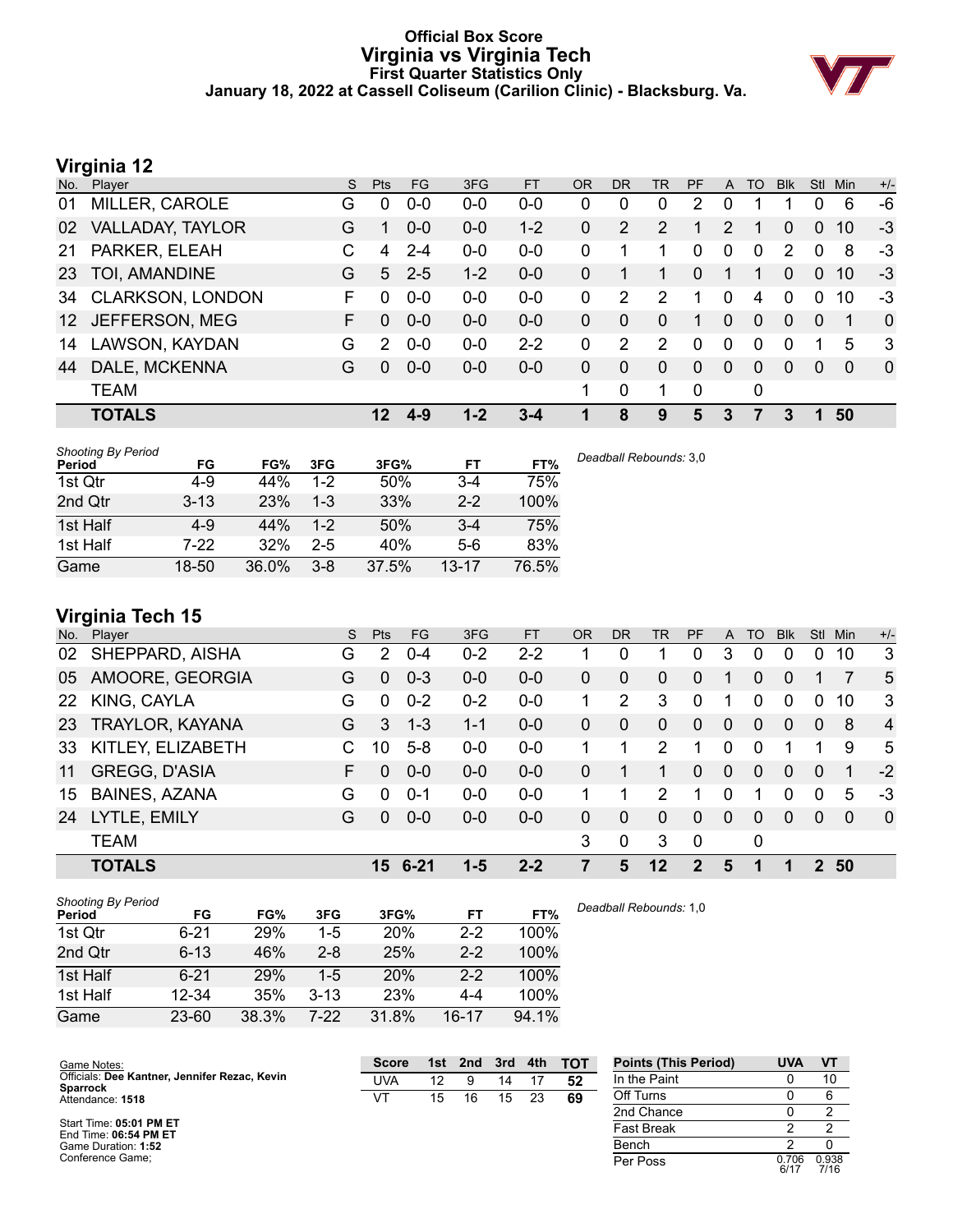### **Official Play-By-Play Virginia vs Virginia Tech First Quarter January 18, 2022 at Cassell Coliseum (Carilion Clinic) - Blacksburg. Va.**



#### **Period 1**

#### **Starters:**

**Virginia**: 1 MILLER,CAROLE (G); 2 VALLADAY,TAYLOR (G); 21 PARKER,ELEAH (C); 23 TOI,AMANDINE (G); 34 CLARKSON,LONDON (F);<br>**Virginia Tech**: 2 SHEPPARD,AISHA (G); 5 AMOORE,GEORGIA (G); 22 KING,CAYLA (G); 23 TRAYLOR,KAYANA (G

| <b>Time</b>    | <b>VISITORS: Virginia</b>                | <b>Score</b> | <b>Margin</b>  | <b>HOME: Virginia Tech</b>                              |
|----------------|------------------------------------------|--------------|----------------|---------------------------------------------------------|
| 09:48          | MISSED LAYUP by PARKER, ELEAH            |              |                |                                                         |
| 09:45          |                                          |              |                | REBOUND (DEF) by KITLEY, ELIZABETH                      |
| 09:35          |                                          |              |                | MISSED JUMPER by KITLEY, ELIZABETH                      |
| 09:32          | REBOUND (DEF) by TOI, AMANDINE           |              |                |                                                         |
| 09:30          | TURNOVER (LOSTBALL) by TOI, AMANDINE     |              |                |                                                         |
| 09:26          |                                          |              |                | MISSED LAYUP by TRAYLOR, KAYANA                         |
| 09:26          | BLOCK by PARKER, ELEAH                   |              |                |                                                         |
| 09:26<br>09:22 |                                          |              |                | REBOUND (OFF) by TEAM<br>MISSED 3PTR by SHEPPARD, AISHA |
| 09:18          | REBOUND (DEF) by CLARKSON, LONDON        |              |                |                                                         |
| 09:07          | GOOD! 3PTR by TOI, AMANDINE              | $0 - 3$      | V <sub>3</sub> |                                                         |
| 09:07          | ASSIST by VALLADAY, TAYLOR               |              |                |                                                         |
| 08:44          |                                          | $3-3$        | T              | GOOD! 3PTR by TRAYLOR, KAYANA                           |
| 08:44          |                                          |              |                | ASSIST by AMOORE, GEORGIA                               |
| 08:11          | FOUL (OFF) by VALLADAY, TAYLOR           |              |                |                                                         |
| 08:11          | TURNOVER (OFFENSIVE) by VALLADAY, TAYLOR |              |                |                                                         |
| 07:55          |                                          | $5 - 3$      | H <sub>2</sub> | GOOD! JUMPER by KITLEY, ELIZABETH [PNT]                 |
| 07:55          |                                          |              |                | ASSIST by SHEPPARD, AISHA                               |
| 07:26          | MISSED JUMPER by TOI, AMANDINE           |              |                |                                                         |
| 07:23          |                                          |              |                | REBOUND (DEF) by KING, CAYLA                            |
| 07:17          |                                          | $7 - 3$      | H4             | GOOD! LAYUP by KITLEY, ELIZABETH [PNT]                  |
| 07:17          |                                          |              |                | ASSIST by KING, CAYLA                                   |
| 06:49          | FOUL (OFF) by MILLER, CAROLE             |              |                |                                                         |
| 06:49          | TURNOVER (OFFENSIVE) by MILLER, CAROLE   |              |                |                                                         |
| 06:32<br>06:32 | BLOCK by MILLER, CAROLE                  |              |                | MISSED LAYUP by AMOORE, GEORGIA                         |
| 06:32          |                                          |              |                | REBOUND (OFF) by TEAM                                   |
| 06:27          |                                          |              |                | MISSED 3PTR by SHEPPARD, AISHA                          |
| 06:23          | REBOUND (DEF) by PARKER, ELEAH           |              |                |                                                         |
| 06:16          | GOOD! JUMPER by PARKER, ELEAH            | $7 - 5$      | H <sub>2</sub> |                                                         |
| 06:16          | ASSIST by VALLADAY, TAYLOR               |              |                |                                                         |
| 05:56          |                                          | $9-5$        | H4             | GOOD! JUMPER by KITLEY, ELIZABETH [PNT]                 |
| 05:56          |                                          |              |                | ASSIST by SHEPPARD, AISHA                               |
| 05:36          | TURNOVER (BADPASS) by CLARKSON, LONDON   |              |                |                                                         |
| 05:36          |                                          |              |                | STEAL by AMOORE, GEORGIA                                |
| 05:29          |                                          | $11 - 5$     | H <sub>6</sub> | GOOD! LAYUP by KITLEY, ELIZABETH [FB]                   |
| 05:29          |                                          |              |                | ASSIST by SHEPPARD, AISHA                               |
| 05:08          | TURNOVER (BADPASS) by CLARKSON, LONDON   |              |                |                                                         |
| 05:08          |                                          |              |                | STEAL by KITLEY, ELIZABETH                              |
| 05:03<br>05:00 | REBOUND (DEF) by VALLADAY, TAYLOR        |              |                | MISSED LAYUP by AMOORE, GEORGIA                         |
| 04:52          | MISSED JUMPER by PARKER, ELEAH           |              |                |                                                         |
| 04:52          |                                          |              |                | BLOCK by KITLEY, ELIZABETH                              |
| 04:51          | REBOUND (OFF) by TEAM                    |              |                |                                                         |
| 04:51          |                                          |              |                |                                                         |
| 04:51          |                                          |              |                | SUB OUT: TRAYLOR, KAYANA                                |
| 04:51          |                                          |              |                | SUB IN: BAINES, AZANA                                   |
| 04:51          | SUB OUT: PARKER, ELEAH                   |              |                |                                                         |
| 04:51          | SUB IN: LAWSON, KAYDAN                   |              |                |                                                         |
| 04:32          | MISSED JUMPER by TOI, AMANDINE           |              |                |                                                         |
| 04:29          |                                          |              |                | REBOUND (DEF) by BAINES, AZANA                          |
| 04:19          | FOUL (PERSONAL) by MILLER, CAROLE        |              |                |                                                         |
| 04:17          |                                          |              |                | MISSED JUMPER by KITLEY, ELIZABETH                      |
| 04:14          | REBOUND (DEF) by LAWSON, KAYDAN          |              |                |                                                         |
| 04:07<br>04:07 | SUB OUT: MILLER, CAROLE                  |              |                | FOUL (PERSONAL) by KITLEY, ELIZABETH                    |
| 04:07          | SUB IN: PARKER, ELEAH                    |              |                |                                                         |
| 04:07          | GOOD! FT by VALLADAY, TAYLOR             | $11 - 6$     | H <sub>5</sub> |                                                         |
| 04:07          | MISSED FT by VALLADAY, TAYLOR            |              |                |                                                         |
| 04:06          |                                          |              |                | REBOUND (DEF) by KING, CAYLA                            |
| 03:45          |                                          |              |                | MISSED JUMPER by KITLEY, ELIZABETH                      |
| 03:43          |                                          |              |                | REBOUND (OFF) by SHEPPARD, AISHA                        |
| 03:39          |                                          |              |                | MISSED JUMPER by SHEPPARD, AISHA                        |
| 03:33          |                                          |              |                | REBOUND (OFF) by KING, CAYLA                            |
| 03:29          |                                          |              |                | MISSED 3PTR by KING, CAYLA                              |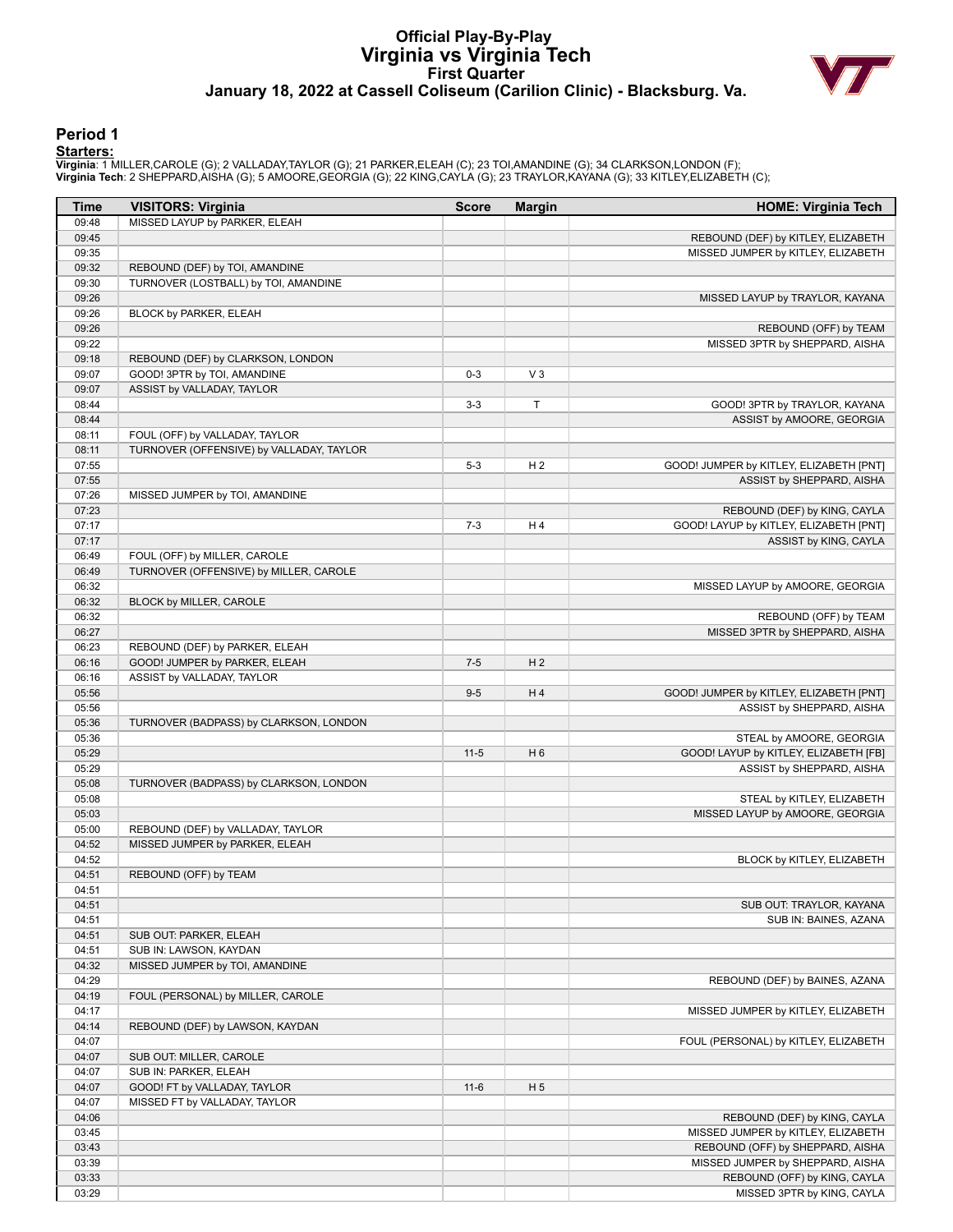| <b>Time</b> | <b>VISITORS: Virginia</b>                | <b>Score</b> | <b>Margin</b>  | <b>HOME: Virginia Tech</b>           |
|-------------|------------------------------------------|--------------|----------------|--------------------------------------|
| 03:25       |                                          |              |                | REBOUND (OFF) by TEAM                |
| 03:07       |                                          |              |                | MISSED LAYUP by AMOORE, GEORGIA      |
| 03:04       |                                          |              |                | REBOUND (OFF) by BAINES, AZANA       |
| 03:03       |                                          |              |                | TURNOVER (LOSTBALL) by BAINES, AZANA |
| 03:03       | STEAL by LAWSON, KAYDAN                  |              |                |                                      |
| 02:57       | FOUL (OFF) by CLARKSON, LONDON           |              |                |                                      |
| 02:57       | TURNOVER (OFFENSIVE) by CLARKSON, LONDON |              |                |                                      |
| 02:57       |                                          |              |                | SUB OUT: AMOORE, GEORGIA             |
| 02:57       |                                          |              |                | SUB IN: TRAYLOR, KAYANA              |
| 02:40       |                                          |              |                | MISSED LAYUP by SHEPPARD, AISHA      |
| 02:38       | REBOUND (DEF) by CLARKSON, LONDON        |              |                |                                      |
| 02:38       | TURNOVER (BADPASS) by CLARKSON, LONDON   |              |                |                                      |
| 02:16       |                                          |              |                | MISSED LAYUP by BAINES, AZANA        |
| 02:14       |                                          |              |                | REBOUND (OFF) by KITLEY, ELIZABETH   |
| 02:14       |                                          | $13-6$       | H <sub>7</sub> | GOOD! LAYUP by KITLEY, ELIZABETH     |
| 01:58       | GOOD! JUMPER by PARKER, ELEAH            | $13 - 8$     | H <sub>5</sub> |                                      |
| 01:58       | ASSIST by TOI, AMANDINE                  |              |                |                                      |
| 01:31       |                                          |              |                | MISSED LAYUP by TRAYLOR, KAYANA      |
| 01:31       | BLOCK by PARKER, ELEAH                   |              |                |                                      |
| 01:28       | REBOUND (DEF) by LAWSON, KAYDAN          |              |                |                                      |
| 01:25       |                                          |              |                | FOUL (PERSONAL) by BAINES, AZANA     |
| 01:25       |                                          |              |                | SUB OUT: KITLEY, ELIZABETH           |
| 01:25       |                                          |              |                | SUB IN: GREGG, D'ASIA                |
| 01:25       | GOOD! FT by LAWSON, KAYDAN [FB]          | $13-9$       | H4             |                                      |
| 01:25       | GOOD! FT by LAWSON, KAYDAN [FB]          | $13 - 10$    | $H_3$          |                                      |
| 01:25       | SUB OUT: PARKER, ELEAH                   |              |                |                                      |
| 01:25       | SUB IN: JEFFERSON, MEG                   |              |                |                                      |
| 01:09       | FOUL (PERSONAL) by JEFFERSON, MEG        |              |                |                                      |
| 01:09       |                                          | $14 - 10$    | H4             | GOOD! FT by SHEPPARD, AISHA          |
| 01:09       |                                          | $15 - 10$    | H <sub>5</sub> | GOOD! FT by SHEPPARD, AISHA          |
| 00:45       | MISSED 3PTR by TOI, AMANDINE             |              |                |                                      |
| 00:42       |                                          |              |                | REBOUND (DEF) by GREGG, D'ASIA       |
| 00:32       |                                          |              |                | MISSED 3PTR by KING, CAYLA           |
| 00:29       | REBOUND (DEF) by VALLADAY, TAYLOR        |              |                |                                      |
| 00:07       | GOOD! JUMPER by TOI, AMANDINE            | $15 - 12$    | $H_3$          |                                      |

# **Virginia 12, Virginia Tech 15**

| <b>Points (This Period)</b> | <b>UVA</b>    | VТ            |
|-----------------------------|---------------|---------------|
| In the Paint                |               |               |
| Off Turns                   |               |               |
| 2nd Chance                  |               |               |
| <b>Fast Break</b>           |               |               |
| Bench                       |               |               |
| Per Poss                    | 0.706<br>6/17 | 0.938<br>7/16 |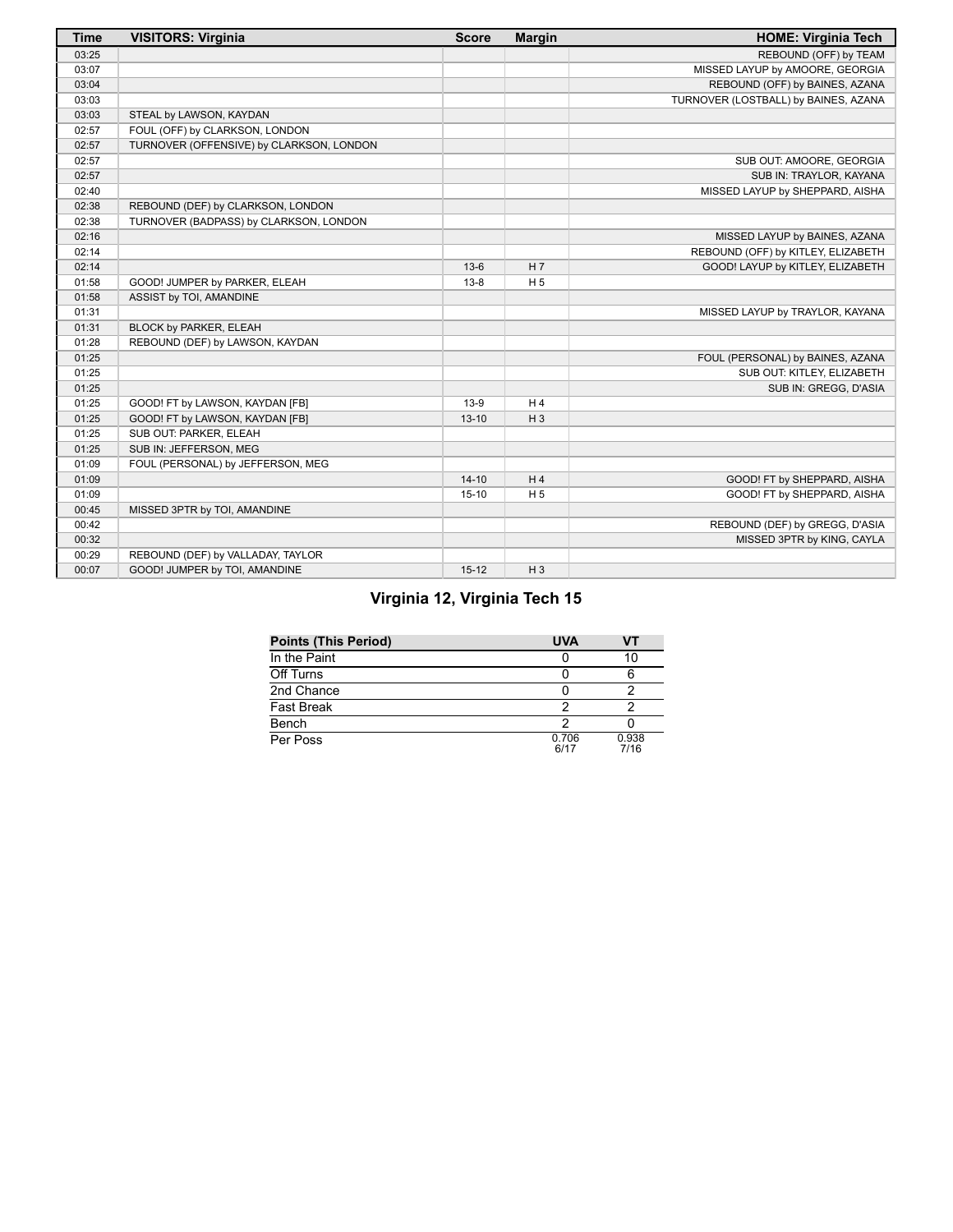### **Official Box Score Virginia vs Virginia Tech Second Quarter Statistics Only January 18, 2022 at Cassell Coliseum (Carilion Clinic) - Blacksburg. Va.**



# **Virginia 9**

| No. | Player                  | S. | <b>Pts</b>    | <b>FG</b> | 3FG     | <b>FT</b> | <b>OR</b> | <b>DR</b>      | <b>TR</b>      | PF       | A            | <b>TO</b> | <b>Blk</b>   | Stl            | Min | $+/-$       |
|-----|-------------------------|----|---------------|-----------|---------|-----------|-----------|----------------|----------------|----------|--------------|-----------|--------------|----------------|-----|-------------|
| 01  | MILLER, CAROLE          | G  | $\Omega$      | $0 - 0$   | $0 - 0$ | $0 - 0$   | 0         | 0              | 0              | 0        | 0            | 0         | 0            | 0              | 0   | $\mathbf 0$ |
| 02  | VALLADAY, TAYLOR        | G  | $\mathcal{P}$ | $0 - 4$   | $0 - 0$ | $2 - 2$   | 0         | $\overline{2}$ | $\overline{2}$ | 0        | $\mathbf{0}$ | 0         | $\Omega$     | $\overline{0}$ | 10  | $-7$        |
| 21  | PARKER, ELEAH           | C  | $\mathcal{P}$ | $1 - 1$   | $0-0$   | $0 - 0$   |           | 0              | 1              | 0        | $\Omega$     | 1         | $\Omega$     | $\Omega$       | 5   | $\mathbf 0$ |
| 23  | TOI, AMANDINE           | G  | 5             | $2 - 4$   | $1 - 2$ | $0 - 0$   | $\Omega$  | $\Omega$       | $\overline{0}$ | 1        | $\mathbf{0}$ | 2         | $\Omega$     |                | 10  | $-7$        |
| 34  | <b>CLARKSON, LONDON</b> | F. | $\Omega$      | $0 - 2$   | $0-0$   | $0-0$     | $\Omega$  | 1              | 1              | $\Omega$ | $\mathbf 0$  | 1         | $\Omega$     | $\Omega$       | 9   | $-7$        |
|     | 12 JEFFERSON, MEG       | F. | $\Omega$      | $0 - 0$   | $0 - 0$ | $0 - 0$   | 0         | $\Omega$       | $\Omega$       | 1        | $\Omega$     | $\Omega$  | $\Omega$     | $\Omega$       | 5   | $-7$        |
| 14  | LAWSON, KAYDAN          | G  | $\Omega$      | $0 - 2$   | $0 - 1$ | $0-0$     | $\Omega$  | 2              | 2              | 2        |              | 0         | 0            | 2              | 9   | $-5$        |
| 44  | DALE, MCKENNA           | G  | $\Omega$      | $0 - 0$   | $0 - 0$ | $0 - 0$   | 0         | $\Omega$       | $\mathbf{0}$   | 0        | $\mathbf{0}$ | $\Omega$  | $\mathbf{0}$ | $\overline{0}$ | 2   | $-2$        |
|     | <b>TEAM</b>             |    |               |           |         |           | 1.        | $\mathbf 0$    | 1              | 0        |              | 0         |              |                |     |             |
|     | <b>TOTALS</b>           |    | 9             | $3 - 13$  | $1 - 3$ | $2 - 2$   | 2         | 5              | 7              | 4        |              | 4         | 0            | 3              | 50  |             |
|     |                         |    |               |           |         |           |           |                |                |          |              |           |              |                |     |             |

| <b>Shooting By Period</b><br>Period | FG        | FG%   | 3FG     | 3FG%   | FT        | FT%   | Deadball Rebounds: 3,0 |
|-------------------------------------|-----------|-------|---------|--------|-----------|-------|------------------------|
| 3rd Qtr                             | $6 - 15$  | 40%   | $0 - 1$ | $00\%$ | $2 - 3$   | 67%   |                        |
| 4th Qtr                             | $5 - 13$  | 38%   | $1-2$   | 50%    | $6 - 8$   | 75%   |                        |
| 2nd Half                            | $3 - 13$  | 23%   | 1-3     | 33%    | $2 - 2$   | 100%  |                        |
| 2nd Half                            | $11 - 28$ | 39%   | $1 - 3$ | 33%    | $8 - 11$  | 73%   |                        |
| Game                                | 18-50     | 36.0% | $3 - 8$ | 37.5%  | $13 - 17$ | 76.5% |                        |

### **Virginia Tech 16**

| No. | Player               | S. | <b>Pts</b>    | FG      | 3FG     | <b>FT</b> | <b>OR</b> | <b>DR</b>    | <b>TR</b>      | <b>PF</b>      | A        | TO          | <b>Blk</b>  | <b>Stl</b>     | Min | $+/-$ |
|-----|----------------------|----|---------------|---------|---------|-----------|-----------|--------------|----------------|----------------|----------|-------------|-------------|----------------|-----|-------|
| 02  | SHEPPARD, AISHA      | G  | 3             | $1 - 4$ | 1-4     | $0-0$     | 0         |              |                |                | 0        |             | 0           | 0              | 7   | 9     |
|     | 05 AMOORE, GEORGIA   | G  | 4             | $2 - 3$ | $0 - 1$ | $0 - 0$   | 0         | $\Omega$     | $\overline{0}$ | $\overline{0}$ | $\Omega$ | $\Omega$    | 0           |                | 10  | 7     |
|     | 22 KING, CAYLA       | G  | $\mathcal{P}$ | $0 - 0$ | $0-0$   | $2 - 2$   | 0         | 0            | $\mathbf 0$    | 1              |          | $\Omega$    | $\mathbf 0$ | $\mathbf 0$    | 2   | 2     |
|     | 23 TRAYLOR, KAYANA   | G  | 3             | $1 - 2$ | $1 - 2$ | $0-0$     | $\Omega$  | $\mathbf{0}$ | $\mathbf{0}$   | $\Omega$       | $\Omega$ |             | $\Omega$    | $\overline{0}$ | 8   | 3     |
| 33  | KITLEY, ELIZABETH    | C  | 4             | $2 - 3$ | $0-0$   | $0-0$     | 0         |              |                | 0              | 2        | $\Omega$    | 1           | $\Omega$       | 10  | 7     |
| 11  | <b>GREGG, D'ASIA</b> | F. | $\Omega$      | $0 - 0$ | $0-0$   | $0 - 0$   |           | $\Omega$     |                | 0              |          |             | $\Omega$    |                | 4   | $-2$  |
| 15  | <b>BAINES, AZANA</b> | G  | 0             | $0 - 0$ | $0-0$   | $0 - 0$   | $\Omega$  | 4            | 4              |                |          | 0           | 1           | $\Omega$       | 6   | 11    |
| 24  | LYTLE, EMILY         | G  | $\Omega$      | $0 - 1$ | $0 - 1$ | $0 - 0$   | $\Omega$  | $\Omega$     | $\Omega$       | $\Omega$       | $\Omega$ |             | $\Omega$    | $\mathbf{0}$   | -3  | $-2$  |
|     | <b>TEAM</b>          |    |               |         |         |           | 1         | 2            | 3              | -0             |          | $\mathbf 0$ |             |                |     |       |
|     | <b>TOTALS</b>        |    |               | 16 6-13 | $2 - 8$ | $2 - 2$   | 2         | 8            | 10             | 3              | 5        | 4           | 2           | 2              | 50  |       |

| <b>Shooting By Period</b> |           |       |         |            |           |       |                        |
|---------------------------|-----------|-------|---------|------------|-----------|-------|------------------------|
| Period                    | FG        | FG%   | 3FG     | 3FG%       | FT        | FT%   | Deadball Rebounds: 1,0 |
| 3rd Qtr                   | $6 - 15$  | 40%   | 1-5     | <b>20%</b> | $2 - 2$   | 100%  |                        |
| 4th Qtr                   | $5 - 11$  | 45%   | $3 - 4$ | 75%        | $10 - 11$ | 91%   |                        |
| 2nd Half                  | $6 - 13$  | 46%   | $2 - 8$ | 25%        | $2 - 2$   | 100%  |                        |
| 2nd Half                  | $11 - 26$ | 42%   | $4-9$   | 44%        | $12 - 13$ | 92%   |                        |
| Game                      | $23 - 60$ | 38.3% | 7-22    | 31.8%      | 16-17     | 94.1% |                        |

| Game Notes:                                                      | <b>Score</b> |    | 1st 2nd | 3rd | 4th | тот | <b>Points (This Period)</b> | <b>UVA</b>    | <b>VT</b>    |
|------------------------------------------------------------------|--------------|----|---------|-----|-----|-----|-----------------------------|---------------|--------------|
| Officials: Dee Kantner, Jennifer Rezac, Kevin<br><b>Sparrock</b> | UVA          | 12 | 9       | 14  |     | 52  | In the Paint                |               |              |
| Attendance: 1518                                                 | V٦           | 15 | 16      | 15  | 23  | 69  | Off Turns                   |               |              |
|                                                                  |              |    |         |     |     |     | 2nd Chance                  |               |              |
| Start Time: 05:01 PM ET<br>End Time: 06:54 PM ET                 |              |    |         |     |     |     | <b>Fast Break</b>           |               |              |
| Game Duration: 1:52                                              |              |    |         |     |     |     | Bench                       |               |              |
| Conference Game:                                                 |              |    |         |     |     |     | Per Poss                    | 0.563<br>4/16 | .000<br>7/16 |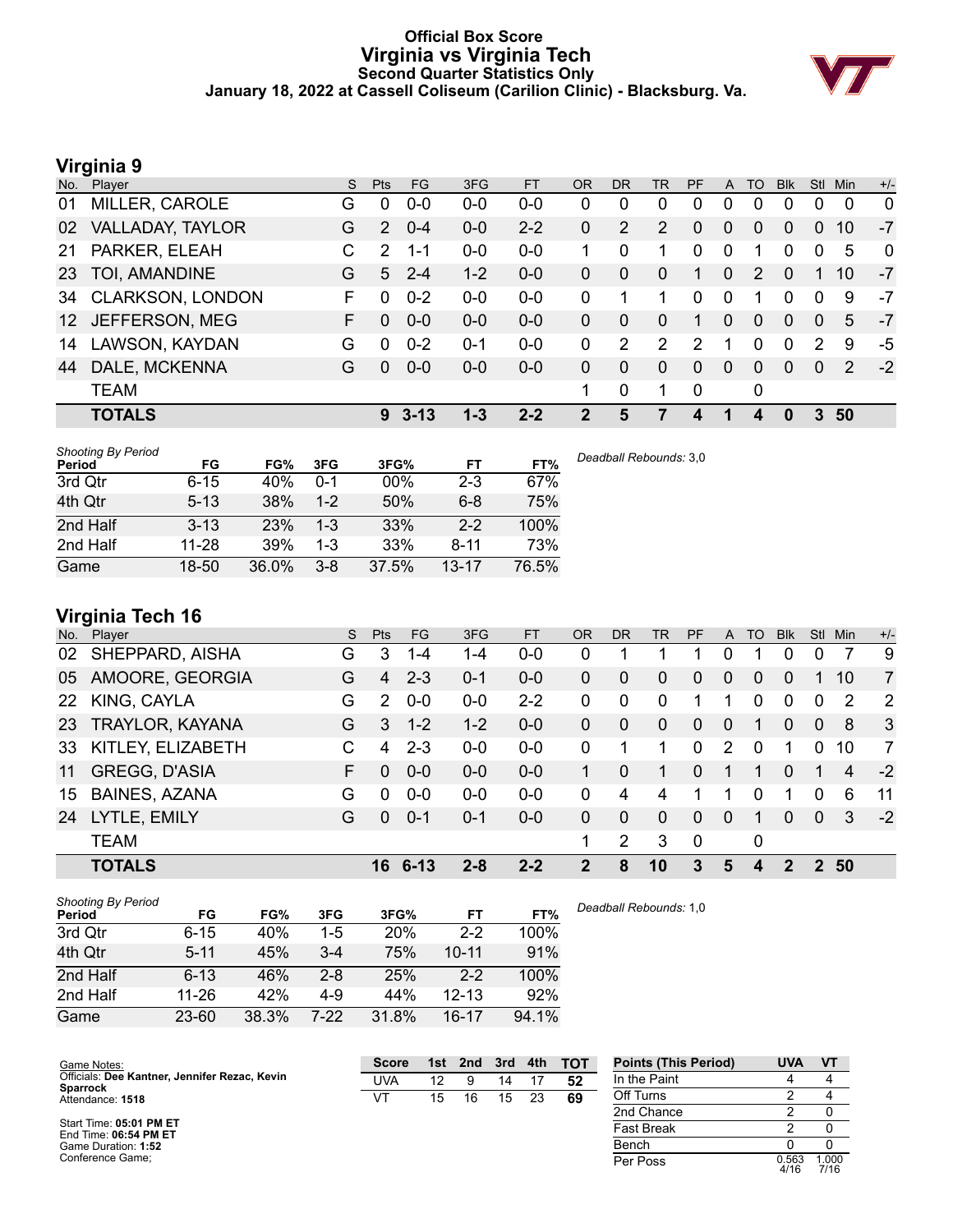### **Official Play-By-Play Virginia vs Virginia Tech Second Quarter January 18, 2022 at Cassell Coliseum (Carilion Clinic) - Blacksburg. Va.**



### **Period 2**

#### **Starters:**

**Virginia**: 1 MILLER,CAROLE (G); 2 VALLADAY,TAYLOR (G); 21 PARKER,ELEAH (C); 23 TOI,AMANDINE (G); 34 CLARKSON,LONDON (F);<br>**Virginia Tech**: 2 SHEPPARD,AISHA (G); 5 AMOORE,GEORGIA (G); 22 KING,CAYLA (G); 23 TRAYLOR,KAYANA (G

| <b>Time</b> | <b>VISITORS: Virginia</b>             | <b>Score</b> | <b>Margin</b>  | <b>HOME: Virginia Tech</b>              |
|-------------|---------------------------------------|--------------|----------------|-----------------------------------------|
| 10:00       |                                       |              |                | SUB OUT: SHEPPARD, AISHA                |
| 10:00       |                                       |              |                | SUB OUT: BAINES, AZANA                  |
| 10:00       |                                       |              |                | SUB OUT: KING, CAYLA                    |
| 10:00       |                                       |              |                | SUB IN: AMOORE, GEORGIA                 |
| 10:00       |                                       |              |                | SUB IN: LYTLE, EMILY                    |
| 10:00       |                                       |              |                | SUB IN: KITLEY, ELIZABETH               |
| 10:00       | SUB OUT: JEFFERSON, MEG               |              |                |                                         |
| 10:00       | SUB IN: PARKER, ELEAH                 |              |                |                                         |
| 09:44       |                                       | $18-12$      | H <sub>6</sub> | GOOD! 3PTR by TRAYLOR, KAYANA           |
| 09:44       |                                       |              |                | ASSIST by KITLEY, ELIZABETH             |
| 09:20       | MISSED LAYUP by VALLADAY, TAYLOR      |              |                |                                         |
| 09:17       | REBOUND (OFF) by PARKER, ELEAH        |              |                |                                         |
| 09:17       | GOOD! LAYUP by PARKER, ELEAH          | $18 - 14$    | H <sub>4</sub> |                                         |
| 09:01       |                                       |              |                | MISSED 3PTR by AMOORE, GEORGIA          |
| 08:58       | REBOUND (DEF) by LAWSON, KAYDAN       |              |                |                                         |
| 08:57       | FOUL (OFF) by TOI, AMANDINE           |              |                |                                         |
| 08:57       | TURNOVER (OFFENSIVE) by TOI, AMANDINE |              |                |                                         |
| 08:43       |                                       | $20 - 14$    | H <sub>6</sub> | GOOD! JUMPER by KITLEY, ELIZABETH       |
| 08:43       |                                       |              |                | ASSIST by GREGG, D'ASIA                 |
| 08:13       | GOOD! 3PTR by TOI, AMANDINE           | $20 - 17$    | $H_3$          |                                         |
| 08:13       | ASSIST by LAWSON, KAYDAN              |              |                |                                         |
| 07:57       |                                       |              |                | TURNOVER (BADPASS) by LYTLE, EMILY      |
| 07:57       | STEAL by TOI, AMANDINE                |              |                |                                         |
| 07:55       | GOOD! LAYUP by TOI, AMANDINE [FB]     | $20-19$      | H1             |                                         |
| 07:33       |                                       |              |                | MISSED 3PTR by LYTLE, EMILY             |
| 07:28       | REBOUND (DEF) by VALLADAY, TAYLOR     |              |                |                                         |
| 07:04       | MISSED 3PTR by LAWSON, KAYDAN         |              |                |                                         |
| 06:59       |                                       |              |                | REBOUND (DEF) by TEAM                   |
| 06:59       |                                       |              |                | SUB OUT: LYTLE, EMILY                   |
| 06:59       |                                       |              |                | SUB IN: SHEPPARD, AISHA                 |
| 06:47       |                                       |              |                | FOUL (OFF) by SHEPPARD, AISHA           |
| 06:47       |                                       |              |                | TURNOVER (OFFENSIVE) by SHEPPARD, AISHA |
| 06:34       | TURNOVER (BADPASS) by PARKER, ELEAH   |              |                |                                         |
| 06:34       |                                       |              |                | STEAL by GREGG, D'ASIA                  |
| 06:31       | FOUL (PERSONAL) by LAWSON, KAYDAN     |              |                |                                         |
| 06:30       |                                       |              |                | MISSED JUMPER by KITLEY, ELIZABETH      |
| 06:27       |                                       |              |                | REBOUND (OFF) by GREGG, D'ASIA          |
| 06:26       |                                       |              |                | TURNOVER (LOSTBALL) by GREGG, D'ASIA    |
| 06:26       | STEAL by LAWSON, KAYDAN               |              |                |                                         |
| 06:26       |                                       |              |                | SUB OUT: GREGG, D'ASIA                  |
| 06:26       |                                       |              |                | SUB IN: BAINES, AZANA                   |
| 06:11       | MISSED LAYUP by VALLADAY, TAYLOR      |              |                |                                         |
| 06:09       |                                       |              |                | REBOUND (DEF) by KITLEY, ELIZABETH      |
| 05:55       |                                       | $22 - 19$    | $H_3$          | GOOD! LAYUP by AMOORE, GEORGIA          |
| 05:30       | MISSED JUMPER by VALLADAY, TAYLOR     |              |                |                                         |
| 05:30       |                                       |              |                | BLOCK by KITLEY, ELIZABETH              |
| 05:26       |                                       |              |                | REBOUND (DEF) by BAINES, AZANA          |
| 05:22       |                                       |              |                | MISSED 3PTR by SHEPPARD, AISHA          |
| 05:19       | REBOUND (DEF) by VALLADAY, TAYLOR     |              |                |                                         |
| 04:59       | MISSED LAYUP by CLARKSON, LONDON      |              |                |                                         |
| 04:59       |                                       |              |                | BLOCK by BAINES, AZANA                  |
| 04:59       | REBOUND (OFF) by TEAM                 |              |                |                                         |
| 04:59       |                                       |              |                |                                         |
| 04:59       |                                       |              |                |                                         |
|             | SUB OUT: PARKER, ELEAH                |              |                |                                         |
| 04:59       | SUB IN: JEFFERSON, MEG                |              |                |                                         |
| 04:57       | MISSED JUMPER by TOI, AMANDINE        |              |                |                                         |
| 04:54       |                                       |              |                | REBOUND (DEF) by TEAM                   |
| 04:27       |                                       |              |                | MISSED 3PTR by TRAYLOR, KAYANA          |
| 04:23       | REBOUND (DEF) by LAWSON, KAYDAN       |              |                |                                         |
| 03:56       | MISSED JUMPER by CLARKSON, LONDON     |              |                |                                         |
| 03:53       |                                       |              |                | REBOUND (DEF) by BAINES, AZANA          |
| 03:39       |                                       |              |                | TURNOVER (BADPASS) by TRAYLOR, KAYANA   |
| 03:39       | STEAL by LAWSON, KAYDAN               |              |                |                                         |
| 03:12       | MISSED LAYUP by LAWSON, KAYDAN        |              |                |                                         |
| 03:09       |                                       |              |                | REBOUND (DEF) by BAINES, AZANA          |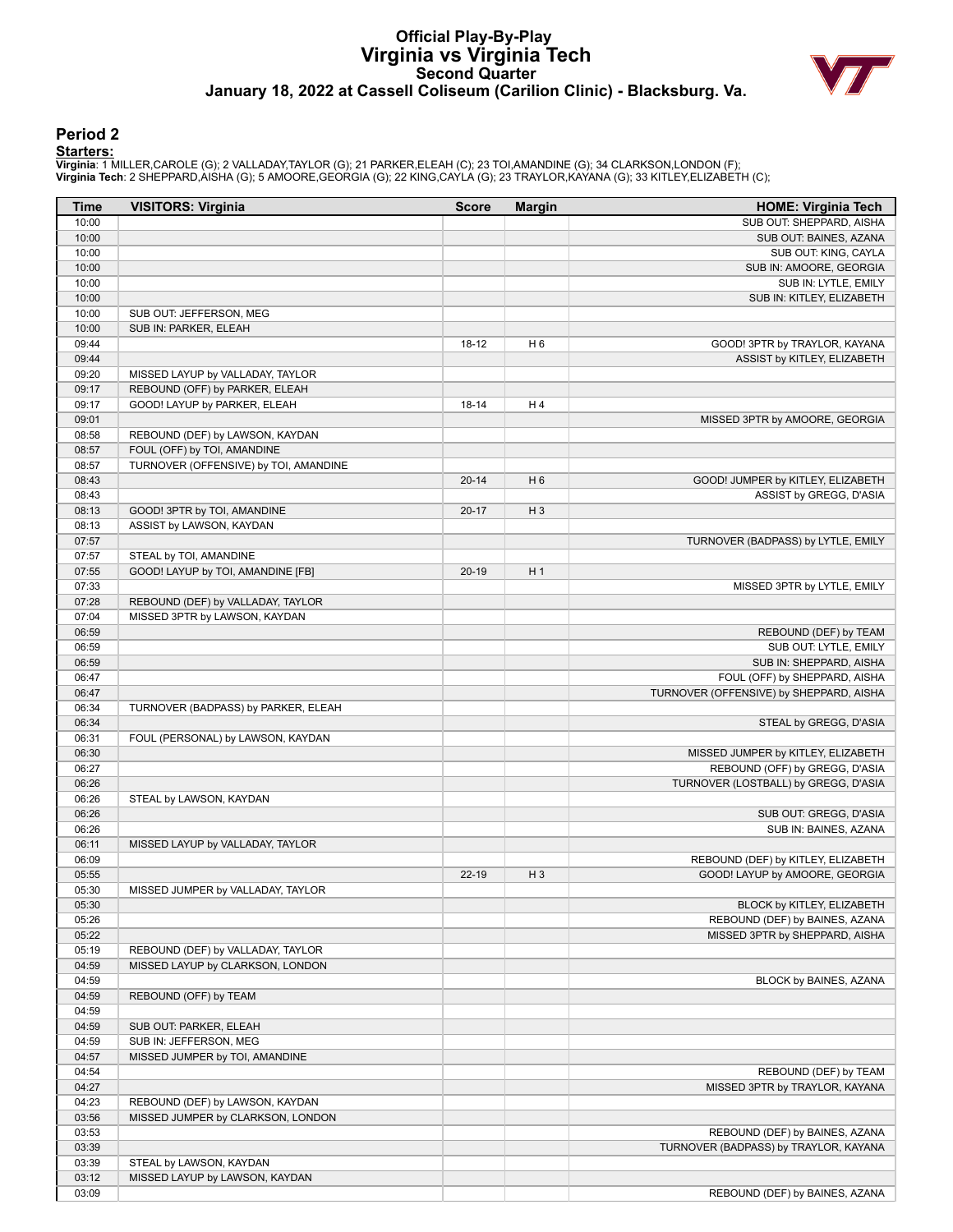| <b>Time</b> | <b>VISITORS: Virginia</b>             | <b>Score</b> | <b>Margin</b>  | <b>HOME: Virginia Tech</b>           |
|-------------|---------------------------------------|--------------|----------------|--------------------------------------|
| 03:06       |                                       | $24-19$      | H <sub>5</sub> | GOOD! LAYUP by AMOORE, GEORGIA [PNT] |
| 03:06       |                                       |              |                | ASSIST by BAINES, AZANA              |
| 02:52       | MISSED 3PTR by TOI, AMANDINE          |              |                |                                      |
| 02:49       |                                       |              |                | REBOUND (DEF) by SHEPPARD, AISHA     |
| 02:26       |                                       | $27-19$      | H8             | GOOD! 3PTR by SHEPPARD, AISHA        |
| 02:26       |                                       |              |                | ASSIST by KITLEY, ELIZABETH          |
| 02:24       | TIMEOUT 30SEC                         |              |                |                                      |
| 02:24       |                                       |              |                | SUB OUT: TRAYLOR, KAYANA             |
| 02:24       |                                       |              |                | SUB IN: KING, CAYLA                  |
| 01:55       | TURNOVER (LOSTBALL) by TOI, AMANDINE  |              |                |                                      |
| 01:55       |                                       |              |                | STEAL by AMOORE, GEORGIA             |
| 01:52       | FOUL (PERSONAL) by LAWSON, KAYDAN     |              |                |                                      |
| 01:52       | SUB OUT: LAWSON, KAYDAN               |              |                |                                      |
| 01:52       | SUB IN: DALE, MCKENNA                 |              |                |                                      |
| 01:34       |                                       |              |                | MISSED 3PTR by SHEPPARD, AISHA       |
| 01:30       | REBOUND (DEF) by CLARKSON, LONDON     |              |                |                                      |
| 01:26       |                                       |              |                | FOUL (PERSONAL) by KING, CAYLA       |
| 01:19       | TURNOVER (TRAVEL) by CLARKSON, LONDON |              |                |                                      |
| 01:03       | FOUL (PERSONAL) by JEFFERSON, MEG     |              |                |                                      |
| 01:03       |                                       | 28-19        | H <sub>9</sub> | GOOD! FT by KING, CAYLA              |
| 01:03       |                                       | 29-19        | H 10           | GOOD! FT by KING, CAYLA              |
| 01:03       | SUB OUT: CLARKSON, LONDON             |              |                |                                      |
| 01:03       | SUB IN: LAWSON, KAYDAN                |              |                |                                      |
| 00:40       | MISSED LAYUP by VALLADAY, TAYLOR      |              |                |                                      |
| 00:37       |                                       |              |                | REBOUND (DEF) by BAINES, AZANA       |
| 00:25       |                                       | $31 - 19$    | H 12           | GOOD! JUMPER by KITLEY, ELIZABETH    |
| 00:25       |                                       |              |                | ASSIST by KING, CAYLA                |
| 00:05       |                                       |              |                | FOUL (PERSONAL) by BAINES, AZANA     |
| 00:05       | GOOD! FT by VALLADAY, TAYLOR          | $31 - 20$    | H 11           |                                      |
| 00:05       | GOOD! FT by VALLADAY, TAYLOR          | $31 - 21$    | H 10           |                                      |
| 00:04       |                                       |              |                | SUB OUT: BAINES, AZANA               |
| 00:04       |                                       |              |                | SUB IN: TRAYLOR, KAYANA              |
| 00:00       |                                       |              |                | MISSED 3PTR by SHEPPARD, AISHA       |
| 00:00       |                                       |              |                | REBOUND (OFF) by TEAM                |

# **Virginia 21, Virginia Tech 31**

| <b>Points (This Period)</b> | <b>UVA</b>    |               |
|-----------------------------|---------------|---------------|
| In the Paint                |               |               |
| Off Turns                   |               |               |
| 2nd Chance                  |               |               |
| <b>Fast Break</b>           |               |               |
| Bench                       |               |               |
| Per Poss                    | 0.563<br>4/16 | 1.000<br>7/16 |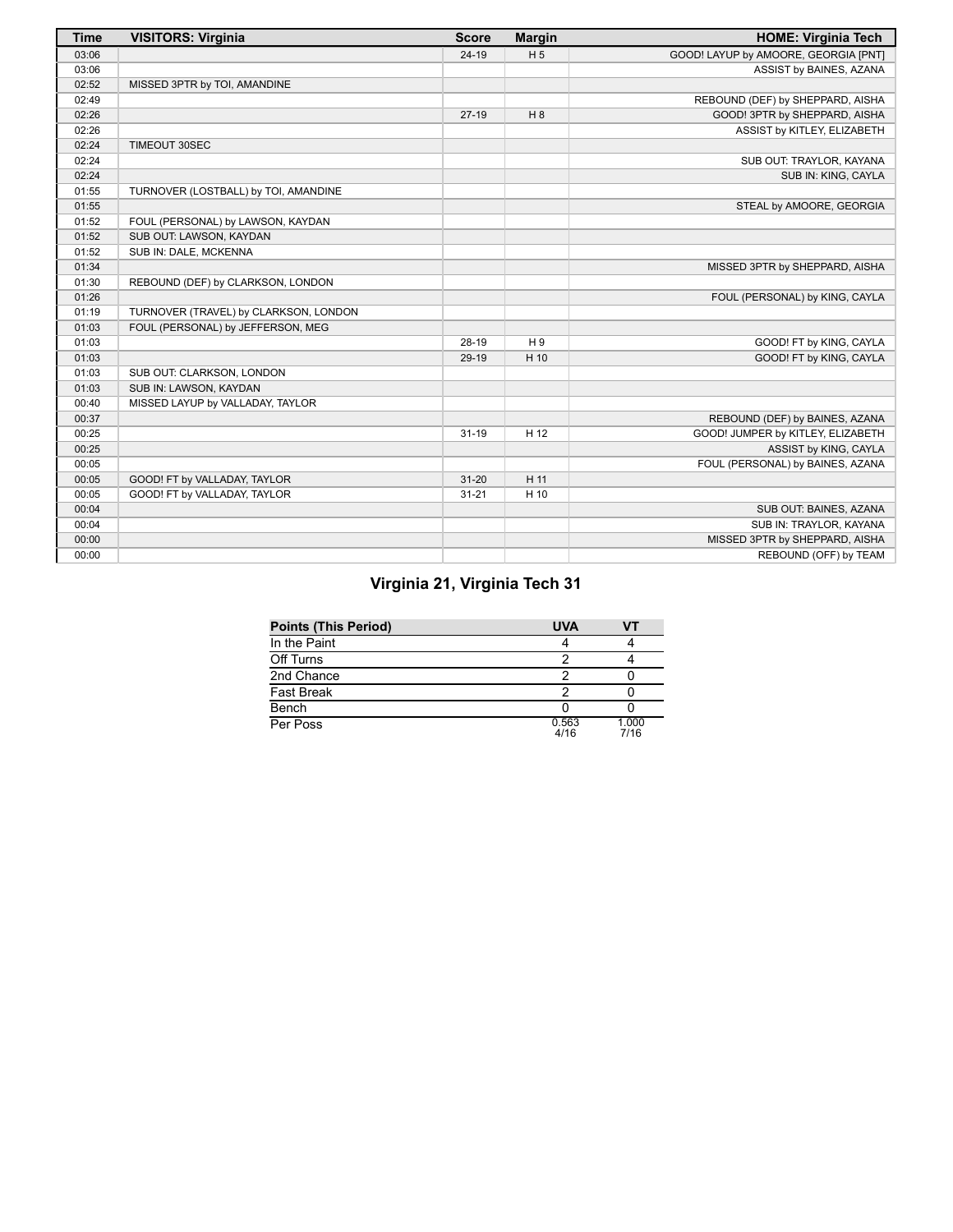### **Official Box Score Virginia vs Virginia Tech Second Half Statistics Only January 18, 2022 at Cassell Coliseum (Carilion Clinic) - Blacksburg. Va.**



### **Virginia 31**

| No.             | Player                  | S  | <b>Pts</b> | <b>FG</b> | 3FG     | <b>FT</b> | <b>OR</b> | <b>DR</b>     | TR             | <b>PF</b>      | A             | TO | <b>Blk</b> | Stl      | <b>Min</b> | $+/-$    |
|-----------------|-------------------------|----|------------|-----------|---------|-----------|-----------|---------------|----------------|----------------|---------------|----|------------|----------|------------|----------|
| 01              | MILLER, CAROLE          | G  |            | $3-5$     | $1 - 2$ | $0 - 0$   |           | 3             | 4              | 0              | $\Omega$      | 0  | 0          | 0        | 20         | $-7$     |
| 02              | <b>VALLADAY, TAYLOR</b> | G  | 13         | $3 - 6$   | $0 - 0$ | $7-9$     |           |               | $\overline{2}$ | $\overline{4}$ | 4             | 1  | $\Omega$   | 0        | 15         | $-4$     |
| 12 <sup>°</sup> | JEFFERSON, MEG          | F. | 0          | $0 - 0$   | $0 - 0$ | $0 - 0$   | 0         | $\Omega$      | 0              | $\Omega$       | $\mathbf 0$   | 0  | $\Omega$   | $\Omega$ | $\Omega$   | $\Omega$ |
| 14              | LAWSON, KAYDAN          | G  | $\Omega$   | $0 - 2$   | $0 - 0$ | $0 - 0$   |           | $\Omega$      | 1              | 2              | $\mathbf{0}$  | 0  | $\Omega$   | $\Omega$ | 15         | $-10$    |
| 21              | PARKER, ELEAH           | C  | 6          | $3 - 7$   | $0 - 0$ | $0-0$     | $\Omega$  | 4             | 4              | 3              | $\Omega$      | 1  | 1          | $\Omega$ | 15         | $-2$     |
| 23              | TOI, AMANDINE           | G  | 5          | $2 - 7$   | $0 - 1$ | $1 - 2$   | 0         | $\Omega$      | $\Omega$       | 1              |               | 0  | $\Omega$   |          | 20         | $-7$     |
| 34              | <b>CLARKSON, LONDON</b> | F. | $\Omega$   | $0 - 0$   | $0 - 0$ | $0 - 0$   |           | $\mathcal{P}$ | 3              | 1              | $\mathcal{P}$ | 1  | $\Omega$   | $\Omega$ | 9          | $-1$     |
| 44              | DALE, MCKENNA           | G  | $\Omega$   | $0 - 1$   | $0 - 0$ | $0 - 0$   | 0         | $\Omega$      | $\Omega$       | 1              | $\Omega$      | 1  | 0          |          | 5          | $-4$     |
|                 | <b>TEAM</b>             |    | 0          | $0 - 0$   | $0-0$   | $0-0$     | 3         | 1             | 4              | $\Omega$       | $\mathbf 0$   | 1  | 0          | $\Omega$ | $\Omega$   |          |
|                 | <b>TOTALS</b>           |    |            | 31 11-28  | $1 - 3$ | $8 - 11$  | 7         | 11            | 18             | $12 \,$        |               | 5  | 1          |          | 2 98       |          |

| <b>Shooting By Period</b><br>Period | FG        | FG%   | 3FG     | 3FG%  | FT        | FT%   | Deadball Rebounds: 3,0<br>Last FG Half: UVA 4th-01:47 |
|-------------------------------------|-----------|-------|---------|-------|-----------|-------|-------------------------------------------------------|
| 3rd Qtr                             | $6 - 15$  | 40%   | 0-1     | 00%   | $2 - 3$   | 67%   |                                                       |
| 4th Qtr                             | $5 - 13$  | 38%   | $1-2$   | 50%   | 6-8       | 75%   |                                                       |
| 2nd Half                            | $11 - 28$ | 39%   | $1 - 3$ | 33%   | $8 - 11$  | 73%   |                                                       |
| Game                                | 18-50     | 36.0% | $3 - 8$ | 37.5% | $13 - 17$ | 76.5% |                                                       |

### **Virginia Tech 38**

| No.       | Player               | S  | <b>Pts</b>    | FG      | 3FG     | FT        | <b>OR</b> | <b>DR</b> | TR       | <b>PF</b>     | $\mathsf{A}$ | TO       | <b>Blk</b>     | Stl            | Min         | $+/-$          |
|-----------|----------------------|----|---------------|---------|---------|-----------|-----------|-----------|----------|---------------|--------------|----------|----------------|----------------|-------------|----------------|
| 02        | SHEPPARD, AISHA      | G  | 6             | 1-6     | $1 - 3$ | 3-4       | 0         | 0         | 0        | 2             | 2            | 0        | 0              |                | 16          | 5              |
| 05        | AMOORE, GEORGIA      | G  | 3             | $1 - 3$ | 1-1     | $0 - 0$   |           |           | 2        | 2             | 3            | 1        | 0              | $\Omega$       | 20          | 7              |
| 11        | GREGG, D'ASIA        | F  | 0             | $0 - 0$ | $0 - 0$ | $0 - 0$   | 0         | 0         | 0        | $\Omega$      | $\mathbf 0$  | $\Omega$ | 0              | 0              | $\Omega$    | $\mathbf{0}$   |
| 15        | <b>BAINES, AZANA</b> | G  | $\mathcal{P}$ | -1-1    | $0 - 0$ | $0 - 0$   | 0         |           | 1        | $\Omega$      | 1            | $\Omega$ | $\Omega$       | $\Omega$       | 10          | 7              |
| <b>22</b> | KING, CAYLA          | G  | 6             | $2 - 4$ | $2 - 3$ | $0 - 0$   |           | 1         | 2        | 3             | $\mathbf 0$  | 1        | 0              | 0              | 17          | 5              |
| 23        | TRAYLOR, KAYANA      | G. | 11            | $3-5$   | $0 - 2$ | $5 - 5$   | 0         |           |          | $\mathcal{P}$ | 1            | $\Omega$ | $\Omega$       | $\Omega$       | 17          | $\overline{4}$ |
| 24        | LYTLE, EMILY         | G  | 0             | $0 - 0$ | $0 - 0$ | $0-0$     | 0         | $\Omega$  | $\Omega$ | $\Omega$      | $\mathbf 0$  | $\Omega$ | 0              | $\Omega$       | $\Omega$    | $\Omega$       |
| 33        | KITLEY, ELIZABETH    |    | 10            | $3 - 7$ | $0 - 0$ | $4 - 4$   | 2         | 5         |          |               | $\mathbf{0}$ | 2        | $\overline{4}$ | $\overline{0}$ | <b>20</b>   | $\overline{7}$ |
|           | <b>TEAM</b>          |    | 0             | $0-0$   | $0 - 0$ | $0-0$     | 0         | 1         | 1        | $\Omega$      | $\mathbf 0$  | $\Omega$ | 0              | $\Omega$       | $\mathbf 0$ |                |
|           | <b>TOTALS</b>        |    | 38.           | 11-26   | $4 - 9$ | $12 - 13$ | 4         | 10        | 14       | 10            |              | 4        | 4              | $\bf{0}$       | 98          |                |

| <b>Shooting By Period</b><br>Period | FG        | FG%   | 3FG   | 3FG%       | FT        | FT%      |
|-------------------------------------|-----------|-------|-------|------------|-----------|----------|
| 3rd Otr                             | 6-15      | 40%   | $1-5$ | <b>20%</b> | $2-2$     | 100%     |
| 4th Otr                             | $5 - 11$  | 45%   | $3-4$ | 75%        | $10 - 11$ | 91%      |
| 2nd Half                            | $11 - 26$ | 42%   | 4-9   | 44%        | $12 - 13$ | 92%      |
| Game                                | 23-60     | 38.3% | 7-22  | 31.8%      | 16-17     | $94.1\%$ |

*Deadball Rebounds:* 1,0 *Last FG Half:* VT 4th-00:48

| Game Notes:                                                      | <b>Score</b> | 1st l | 2nd | 3rd | 4th | <b>TOT</b> | <b>Points from (This Period)</b> | <b>UVA VT</b> |   |
|------------------------------------------------------------------|--------------|-------|-----|-----|-----|------------|----------------------------------|---------------|---|
| Officials: Dee Kantner, Jennifer Rezac, Kevin<br><b>Sparrock</b> | UVA          | 12    | 9   | 14  |     | 52         | In the Paint                     | 12            |   |
| Attendance: 1518                                                 | VT           | 15    | 16  | 15  | 23  | 69         | Off Turns                        |               |   |
|                                                                  |              |       |     |     |     |            | 2nd Chance                       |               |   |
| Start Time: 05:01 PM ET<br>End Time: 06:54 PM ET                 |              |       |     |     |     |            | Fast Break                       |               |   |
| Game Duration: 1:52<br>Conference Game:                          |              |       |     |     |     |            | Bench                            |               | ີ |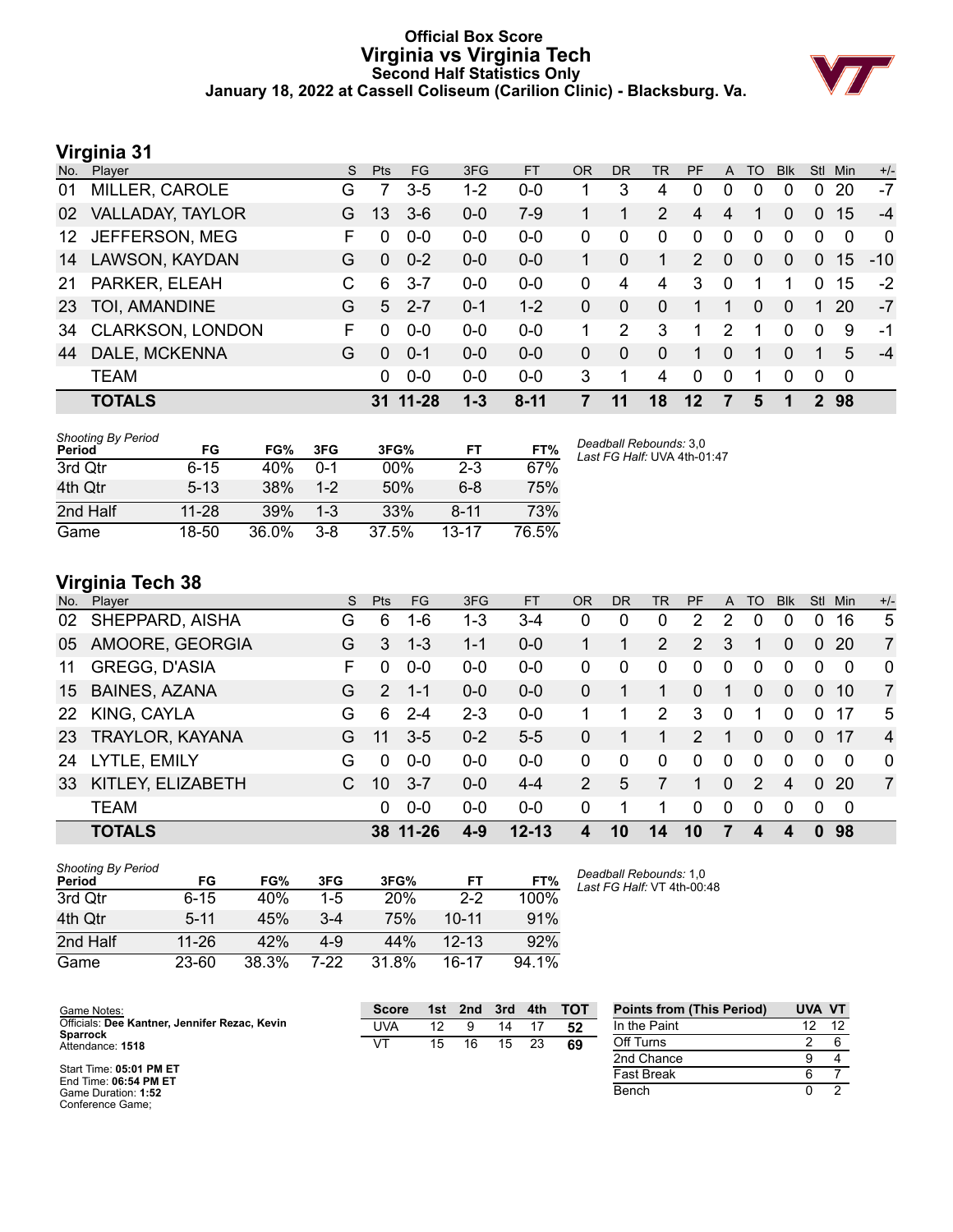### **Official Box Score Virginia vs Virginia Tech Third Quarter Statistics Only January 18, 2022 at Cassell Coliseum (Carilion Clinic) - Blacksburg. Va.**



# **Virginia 31**

| No.             | Player                  | S. | <b>Pts</b>    | <b>FG</b> | 3FG     | <b>FT</b> | <b>OR</b>      | <b>DR</b> | <b>TR</b>      | PF       | A              | TO          | <b>Blk</b> | <b>Stl</b> | <b>Min</b> | $+/-$        |
|-----------------|-------------------------|----|---------------|-----------|---------|-----------|----------------|-----------|----------------|----------|----------------|-------------|------------|------------|------------|--------------|
| 01              | MILLER, CAROLE          | G  | 4             | $2 - 3$   | $0 - 0$ | $0 - 0$   |                | 2         | 3              | 0        | 0              | 0           | 0          | 0          | 10         | -1           |
| 02              | VALLADAY, TAYLOR        | G  | 6             | $2 - 4$   | $0-0$   | $2 - 3$   | 0              | 1         | 1              | 0        | 1              | 0           | 0          | $\Omega$   | 6          | $\mathbf{1}$ |
| 21              | PARKER, ELEAH           | C  | 2             | $1 - 3$   | $0-0$   | $0-0$     | 0              | 3         | 3              | 0        | $\mathbf{0}$   | 0           |            | $\Omega$   | 8          | 2            |
| 23              | TOI, AMANDINE           | G  | $\mathcal{P}$ | $1 - 3$   | $0 - 1$ | $0 - 0$   | 0              | $\Omega$  | $\Omega$       | 1        | 1              | $\Omega$    | $\Omega$   | $\Omega$   | 10         | $-1$         |
| 34              | <b>CLARKSON, LONDON</b> | F  | 0             | $0-0$     | $0-0$   | $0-0$     | 0              | $\Omega$  | 0              | 1.       |                | 0           | $\Omega$   | $\Omega$   | 6          | 1            |
| 12 <sup>7</sup> | JEFFERSON, MEG          | F. | $\Omega$      | $0 - 0$   | $0 - 0$ | $0 - 0$   | 0              | $\Omega$  | $\Omega$       | $\Omega$ | $\overline{0}$ | 0           | 0          | $\Omega$   | $\Omega$   | $\mathbf{0}$ |
| 14              | LAWSON, KAYDAN          | G  | 0             | $0 - 1$   | $0-0$   | $0-0$     | 0              | $\Omega$  | 0              | 0        | $\mathbf{0}$   | 0           | 0          | $\Omega$   | 6          | -5           |
| 44              | DALE, MCKENNA           | G  | $\Omega$      | $0 - 1$   | $0 - 0$ | $0-0$     | 0              | $\Omega$  | $\Omega$       |          | $\Omega$       | 1           | 0          |            | 4          | $-2$         |
|                 | <b>TEAM</b>             |    |               |           |         |           | $\overline{2}$ | 0         | $\overline{2}$ | 0        |                | 1           |            |            |            |              |
|                 | <b>TOTALS</b>           |    | 14            | $6 - 15$  | $0 - 1$ | $2 - 3$   | 3              | 6         | 9              | 3        | 3              | $\mathbf 2$ |            |            | 50         |              |
|                 |                         |    |               |           |         |           |                |           |                |          |                |             |            |            |            |              |

| <b>Shooting By Period</b><br>Period | FG    | FG%   | 3FG     | 3FG%  |           | FT%   | Deadball Rebounds: 3,0 |
|-------------------------------------|-------|-------|---------|-------|-----------|-------|------------------------|
| 2nd Half                            | 0-0   | $0\%$ | $0 - 0$ | ገ%    | ጋ-0       | 0%    |                        |
| Game                                | 18-50 | 36.0% | $3 - 8$ | 37.5% | $13 - 17$ | 76.5% |                        |

### **Virginia Tech 38**

| No.       | Player                 | S  | <b>Pts</b>    | FG.     | 3FG     | FT      | <b>OR</b>    | <b>DR</b>    | TR           | <b>PF</b>    | $\mathsf{A}$   | TO                         | <b>Blk</b>    | Stl            | Min          | $+/-$          |
|-----------|------------------------|----|---------------|---------|---------|---------|--------------|--------------|--------------|--------------|----------------|----------------------------|---------------|----------------|--------------|----------------|
| 02        | SHEPPARD, AISHA        | G  | 0             | $0 - 2$ | $0 - 1$ | $0 - 0$ | 0            | 0            | $\Omega$     |              |                | 0                          | 0             | 0              | 6            | -1             |
| 05        | AMOORE, GEORGIA        | G  | $\Omega$      | $0 - 2$ | $0 - 0$ | $0-0$   |              |              | 2            | $\Omega$     | 2              | $\Omega$                   | $\Omega$      | $\Omega$       | 10           | 1              |
| <b>22</b> | KING, CAYLA            | G  | 3             | $1 - 3$ | $1 - 2$ | $0 - 0$ |              |              | 2            | 1            | $\Omega$       |                            | $\Omega$      | $\mathbf{0}$   | 10           | 1              |
| 23        | <b>TRAYLOR, KAYANA</b> | G  | 4             | $1 - 3$ | $0 - 2$ | $2 - 2$ | 0            | $\mathbf{0}$ | $\mathbf{0}$ | 2            | $\overline{0}$ | $\Omega$                   | $\Omega$      | $\overline{0}$ | 7            | $-2$           |
| 33        | KITLEY, ELIZABETH      |    | 6             | $3 - 4$ | $0-0$   | $0-0$   |              | 2            | 3            | $\Omega$     | $\mathbf{0}$   |                            | $\mathcal{P}$ | $\Omega$       | 10           | 1              |
| 11        | GREGG, D'ASIA          | F. | $\Omega$      | $0 - 0$ | $0 - 0$ | $0 - 0$ | $\mathbf{0}$ | $\Omega$     | $\mathbf{0}$ | $\mathbf{0}$ | $\mathbf{0}$   | $\Omega$                   | $\Omega$      | $\overline{0}$ | $\mathbf{0}$ | $\overline{0}$ |
| 15        | <b>BAINES, AZANA</b>   | G  | $\mathcal{P}$ | 1-1     | $0-0$   | $0 - 0$ | $\Omega$     |              |              | $\mathbf 0$  | 1              | $\Omega$                   | $\Omega$      | 0              |              | 5              |
| 24        | LYTLE, EMILY           | G  | $\Omega$      | $0 - 0$ | $0 - 0$ | $0 - 0$ | $\Omega$     | 0            | $\Omega$     | $\Omega$     | $\Omega$       | $\Omega$                   | $\Omega$      | $\Omega$       | 0            | $\Omega$       |
|           | <b>TEAM</b>            |    |               |         |         |         | $\Omega$     | 0            | $\Omega$     | $\mathbf 0$  |                | $\mathbf 0$                |               |                |              |                |
|           | <b>TOTALS</b>          |    |               | 15 6-15 | $1 - 5$ | $2 - 2$ | 3            | 5            | 8            | 4            | 4              | $\boldsymbol{\mathcal{P}}$ | $\mathbf{c}$  | $\bf{0}$       | 50           |                |

| <b>Shooting By Period</b><br>Period | FG        | FG%   | 3FG     | 3FG%  |       | FT%   | Deadball Rebounds: 1,0 |
|-------------------------------------|-----------|-------|---------|-------|-------|-------|------------------------|
| 2nd Half                            | 0-0       | 0%    | $0 - 0$ | $0\%$ | 0-0   | 0%    |                        |
| Game                                | $23 - 60$ | 38.3% | $7-22$  | 31.8% | 16-17 | 94.1% |                        |

| Game Notes:                                      | <b>Score</b> | 1st | 2 <sub>nd</sub> | 3rd | 4th | <b>TOT</b> | <b>Points (This Period)</b> | <b>UVA</b>    | <b>VT</b>     |
|--------------------------------------------------|--------------|-----|-----------------|-----|-----|------------|-----------------------------|---------------|---------------|
| Officials: Dee Kantner, Jennifer Rezac, Kevin    | UVA          | 12  |                 | 14  |     | 52         | In the Paint                |               |               |
| <b>Sparrock</b><br>Attendance: 1518              | VT           | 15  | 16              | 15  | 23  | 69         | Off Turns                   |               |               |
|                                                  |              |     |                 |     |     |            | 2nd Chance                  |               |               |
| Start Time: 05:01 PM ET<br>End Time: 06:54 PM ET |              |     |                 |     |     |            | <b>Fast Break</b>           |               |               |
| Game Duration: 1:52                              |              |     |                 |     |     |            | Bench                       |               |               |
| Conference Game;                                 |              |     |                 |     |     |            | Per Poss                    | 0.933<br>7/15 | 1.000<br>7/15 |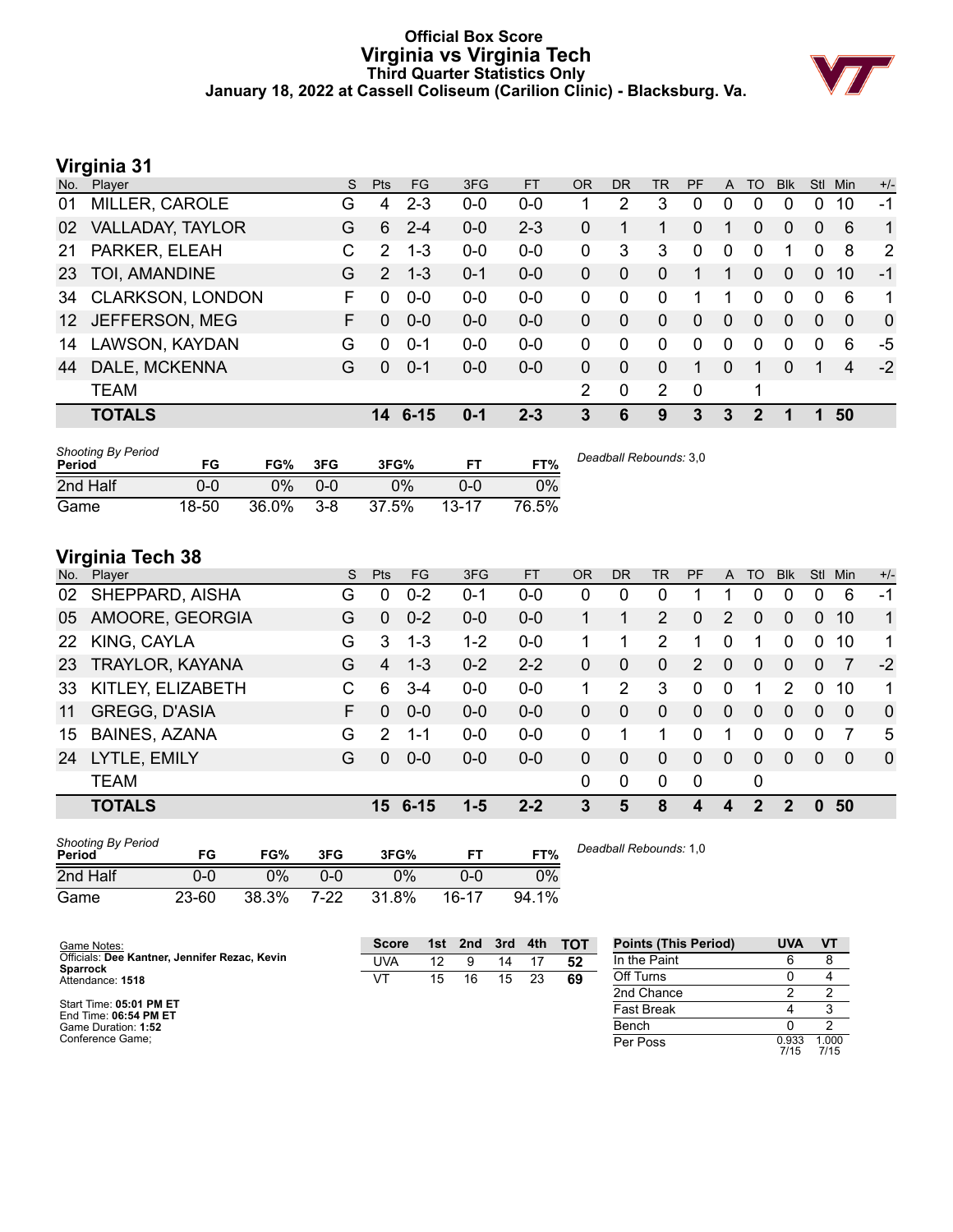### **Official Play-By-Play Virginia vs Virginia Tech Third Quarter January 18, 2022 at Cassell Coliseum (Carilion Clinic) - Blacksburg. Va.**



#### **Period 3**

#### **Starters:**

**Virginia**: 1 MILLER,CAROLE (G); 2 VALLADAY,TAYLOR (G); 21 PARKER,ELEAH (C); 23 TOI,AMANDINE (G); 34 CLARKSON,LONDON (F);<br>**Virginia Tech**: 2 SHEPPARD,AISHA (G); 5 AMOORE,GEORGIA (G); 22 KING,CAYLA (G); 23 TRAYLOR,KAYANA (G

| Time           | <b>VISITORS: Virginia</b>                                           | <b>Score</b> | <b>Margin</b>  | <b>HOME: Virginia Tech</b>              |
|----------------|---------------------------------------------------------------------|--------------|----------------|-----------------------------------------|
| 10:00          | SUB OUT: JEFFERSON, MEG                                             |              |                |                                         |
| 10:00          | SUB OUT: LAWSON, KAYDAN                                             |              |                |                                         |
| 10:00          | SUB OUT: DALE, MCKENNA                                              |              |                |                                         |
| 10:00          | SUB IN: MILLER, CAROLE                                              |              |                |                                         |
| 10:00          | SUB IN: PARKER, ELEAH                                               |              |                |                                         |
| 10:00          | SUB IN: CLARKSON, LONDON                                            |              |                |                                         |
| 09:38          |                                                                     |              |                | MISSED LAYUP by AMOORE, GEORGIA         |
| 09:35          |                                                                     |              |                | REBOUND (OFF) by KITLEY, ELIZABETH      |
| 09:35          |                                                                     | $33 - 21$    | H 12           | GOOD! LAYUP by KITLEY, ELIZABETH        |
| 09:20          | GOOD! LAYUP by PARKER, ELEAH                                        | 33-23        | H 10           |                                         |
| 09:20          | ASSIST by CLARKSON, LONDON                                          |              |                |                                         |
| 09:01          | FOUL (PERSONAL) by TOI, AMANDINE                                    |              |                |                                         |
| 09:01          |                                                                     | 34-23        | H 11           | GOOD! FT by TRAYLOR, KAYANA             |
| 09:01          |                                                                     | $35 - 23$    | H 12           | GOOD! FT by TRAYLOR, KAYANA             |
| 08:42          | GOOD! JUMPER by TOI, AMANDINE                                       | 35-25        | H 10           |                                         |
| 08:21          |                                                                     |              |                | MISSED 3PTR by TRAYLOR, KAYANA          |
| 08:17          |                                                                     |              |                | REBOUND (OFF) by AMOORE, GEORGIA        |
| 08:11          | FOUL (PERSONAL) by CLARKSON, LONDON                                 |              |                |                                         |
| 08:11          |                                                                     |              |                |                                         |
| 08:07          |                                                                     |              |                | MISSED 3PTR by SHEPPARD, AISHA          |
| 08:03          |                                                                     |              |                | REBOUND (OFF) by KING, CAYLA            |
| 07:58          |                                                                     |              |                | MISSED LAYUP by SHEPPARD, AISHA         |
| 07:55          | REBOUND (DEF) by VALLADAY, TAYLOR                                   |              |                |                                         |
| 07:51          |                                                                     |              |                | FOUL (PERSONAL) by TRAYLOR, KAYANA      |
| 07:51          | MISSED FT by VALLADAY, TAYLOR                                       |              |                |                                         |
| 07:51          | REBOUND (OFF) by TEAM                                               |              |                |                                         |
| 07:51          | GOOD! FT by VALLADAY, TAYLOR [FB]                                   | 35-26        | H9             |                                         |
| 07:35          |                                                                     |              |                | MISSED 3PTR by TRAYLOR, KAYANA          |
| 07:31          | REBOUND (DEF) by PARKER, ELEAH                                      |              |                |                                         |
| 07:28          | GOOD! LAYUP by VALLADAY, TAYLOR [FB/PNT]                            | 35-28        | H 7            |                                         |
| 07:28<br>07:28 | GOOD! FT by VALLADAY, TAYLOR [FB]                                   | 35-29        | H <sub>6</sub> | FOUL (PERSONAL) by SHEPPARD, AISHA      |
| 07:16          |                                                                     |              |                |                                         |
| 07:09          |                                                                     |              |                | MISSED 3PTR by KING, CAYLA              |
| 07:05          | REBOUND (DEF) by MILLER, CAROLE<br>MISSED LAYUP by VALLADAY, TAYLOR |              |                |                                         |
| 07:05          |                                                                     |              |                | BLOCK by KITLEY, ELIZABETH              |
| 07:04          | REBOUND (OFF) by TEAM                                               |              |                |                                         |
| 07:04          |                                                                     |              |                | SUB OUT: TRAYLOR, KAYANA                |
| 07:04          |                                                                     |              |                | SUB IN: BAINES, AZANA                   |
| 06:57          | GOOD! JUMPER by VALLADAY, TAYLOR                                    | 35-31        | H4             |                                         |
| 06:57          | ASSIST by TOI, AMANDINE                                             |              |                |                                         |
| 06:38          |                                                                     | $37 - 31$    | H <sub>6</sub> | GOOD! LAYUP by BAINES, AZANA [PNT]      |
| 06:38          |                                                                     |              |                | ASSIST by SHEPPARD, AISHA               |
| 06:17          | MISSED 3PTR by TOI, AMANDINE                                        |              |                |                                         |
| 06:14          |                                                                     |              |                | REBOUND (DEF) by BAINES, AZANA          |
| 06:02          |                                                                     |              |                | TURNOVER (BADPASS) by KITLEY, ELIZABETH |
| 06:02          | SUB OUT: PARKER, ELEAH                                              |              |                |                                         |
| 06:02          | SUB IN: LAWSON, KAYDAN                                              |              |                |                                         |
| 05:30          | TURNOVER (SHOTCLOCK) by TEAM                                        |              |                |                                         |
| 05:13          |                                                                     | 39-31        | H <sub>8</sub> | GOOD! LAYUP by KITLEY, ELIZABETH        |
| 05:13          |                                                                     |              |                | ASSIST by BAINES, AZANA                 |
| 04:49          | GOOD! JUMPER by MILLER, CAROLE                                      | 39-33        | H <sub>6</sub> |                                         |
| 04:49          | ASSIST by VALLADAY, TAYLOR                                          |              |                |                                         |
| 04:26          |                                                                     |              |                | MISSED JUMPER by AMOORE, GEORGIA        |
| 04:23          | REBOUND (DEF) by MILLER, CAROLE                                     |              |                |                                         |
| 04:16          | MISSED JUMPER by VALLADAY, TAYLOR                                   |              |                |                                         |
| 04:13          |                                                                     |              |                | REBOUND (DEF) by AMOORE, GEORGIA        |
| 04:09          |                                                                     | 42-33        | H9             | GOOD! 3PTR by KING, CAYLA [FB]          |
| 04:09          |                                                                     |              |                | ASSIST by AMOORE, GEORGIA               |
| 03:47          | MISSED JUMPER by TOI, AMANDINE                                      |              |                |                                         |
| 03:44          |                                                                     |              |                | REBOUND (DEF) by KING, CAYLA            |
| 03:37          |                                                                     |              |                |                                         |
| 03:37          |                                                                     |              |                | SUB OUT: SHEPPARD, AISHA                |
| 03:37          |                                                                     |              |                | SUB IN: TRAYLOR, KAYANA                 |
| 03:37          | SUB OUT: VALLADAY, TAYLOR                                           |              |                |                                         |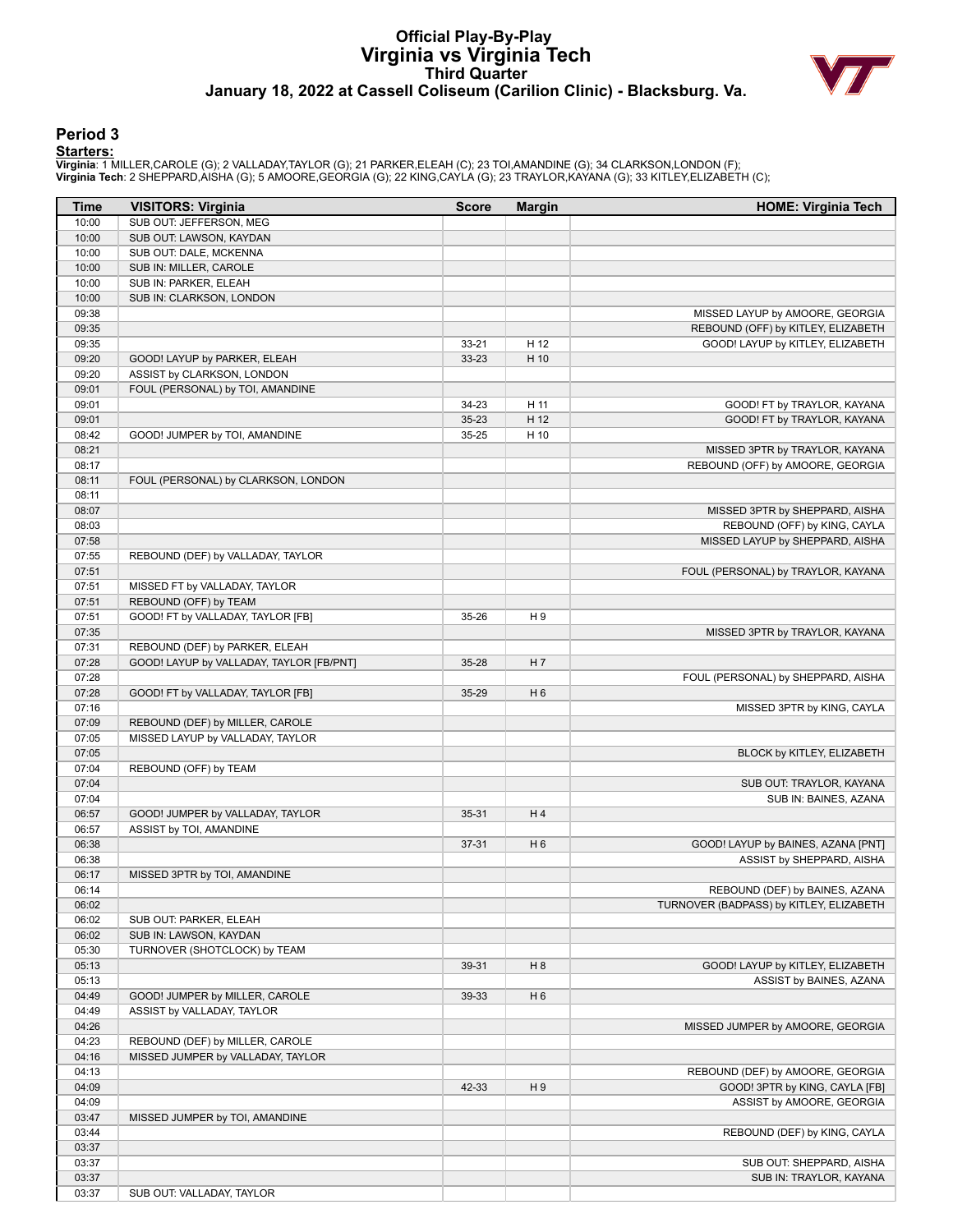| Time  | <b>VISITORS: Virginia</b>             | <b>Score</b> | <b>Margin</b> | <b>HOME: Virginia Tech</b>         |
|-------|---------------------------------------|--------------|---------------|------------------------------------|
| 03:37 | SUB OUT: CLARKSON, LONDON             |              |               |                                    |
| 03:37 | SUB IN: PARKER, ELEAH                 |              |               |                                    |
| 03:37 | SUB IN: DALE, MCKENNA                 |              |               |                                    |
| 03:27 |                                       |              |               | MISSED LAYUP by KITLEY, ELIZABETH  |
| 03:27 | BLOCK by PARKER, ELEAH                |              |               |                                    |
| 03:25 | REBOUND (DEF) by PARKER, ELEAH        |              |               |                                    |
| 02:59 | MISSED JUMPER by PARKER, ELEAH        |              |               |                                    |
| 02:56 |                                       |              |               | REBOUND (DEF) by KITLEY, ELIZABETH |
| 02:36 |                                       | 44-33        | H 11          | GOOD! LAYUP by KITLEY, ELIZABETH   |
| 02:36 |                                       |              |               | ASSIST by AMOORE, GEORGIA          |
| 02:10 | GOOD! LAYUP by MILLER, CAROLE         | 44-35        | H9            |                                    |
| 01:52 |                                       |              |               | MISSED JUMPER by KING, CAYLA       |
| 01:50 | REBOUND (DEF) by PARKER, ELEAH        |              |               |                                    |
| 01:38 |                                       |              |               | FOUL (PERSONAL) by TRAYLOR, KAYANA |
| 01:26 | MISSED LAYUP by LAWSON, KAYDAN        |              |               |                                    |
| 01:24 | REBOUND (OFF) by MILLER, CAROLE       |              |               |                                    |
| 01:23 | MISSED JUMPER by MILLER, CAROLE       |              |               |                                    |
| 01:20 | REBOUND (OFF) by TEAM                 |              |               |                                    |
| 01:17 | MISSED JUMPER by DALE, MCKENNA        |              |               |                                    |
| 01:15 | REBOUND (OFF) by TEAM                 |              |               |                                    |
| 01:14 | FOUL (OFF) by DALE, MCKENNA           |              |               |                                    |
| 01:14 | TURNOVER (OFFENSIVE) by DALE, MCKENNA |              |               |                                    |
| 00:53 |                                       | 46-35        | H 11          | GOOD! JUMPER by TRAYLOR, KAYANA    |
| 00:32 | MISSED LAYUP by PARKER, ELEAH         |              |               |                                    |
| 00:32 |                                       |              |               | BLOCK by KITLEY, ELIZABETH         |
| 00:29 |                                       |              |               | REBOUND (DEF) by KITLEY, ELIZABETH |
| 00:01 |                                       |              |               | TURNOVER (LOSTBALL) by KING, CAYLA |
| 00:01 | STEAL by DALE, MCKENNA                |              |               |                                    |
| 00:00 |                                       |              |               | FOUL (PERSONAL) by KING, CAYLA     |

# **Virginia 35, Virginia Tech 46**

| Points (This Period) | <b>UVA</b>    |               |
|----------------------|---------------|---------------|
| In the Paint         |               |               |
| Off Turns            |               |               |
| 2nd Chance           |               |               |
| Fast Break           |               |               |
| Bench                |               |               |
| Per Poss             | 0.933<br>7/15 | 1.000<br>7/15 |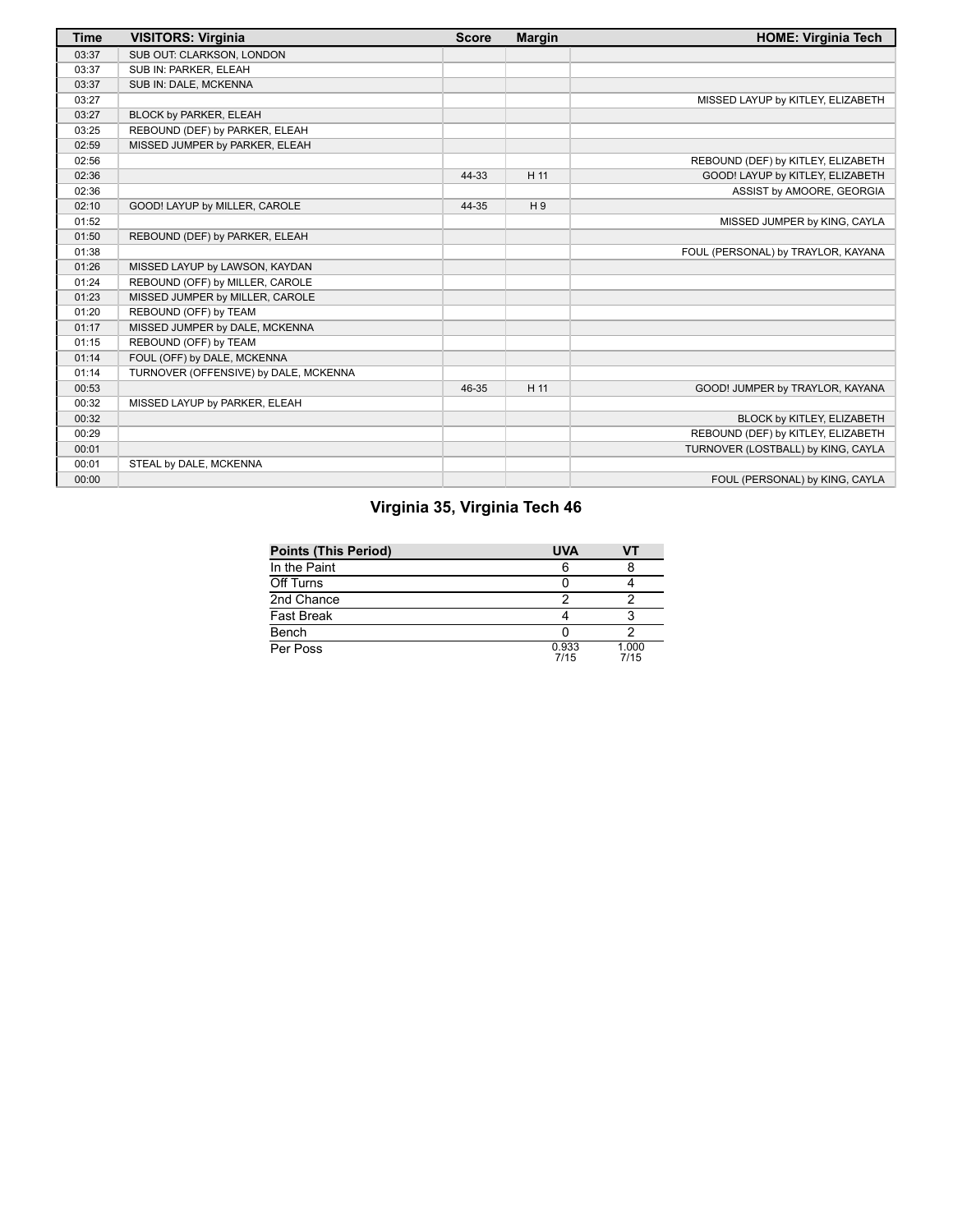### **Official Box Score Virginia vs Virginia Tech Fourth Quarter Statistics Only January 18, 2022 at Cassell Coliseum (Carilion Clinic) - Blacksburg. Va.**



# **Virginia 17**

| No.             | Player                  | S. | Pts      | FG       | 3FG     | <b>FT</b> | <b>OR</b> | <b>DR</b>   | <b>TR</b>      | PF            | A              | <b>TO</b>   | <b>Blk</b> | Stl          | Min         | $+/-$        |
|-----------------|-------------------------|----|----------|----------|---------|-----------|-----------|-------------|----------------|---------------|----------------|-------------|------------|--------------|-------------|--------------|
| 01              | MILLER, CAROLE          | G  | 3        | $1 - 2$  | $1 - 2$ | $0 - 0$   | 0         |             |                | 0             | 0              | 0           | 0          | 0            | 10          | -6           |
| 02              | VALLADAY, TAYLOR        | G  | 7        | $1 - 2$  | $0 - 0$ | $5-6$     |           | 0           | 1              | 4             | 3              |             | 0          | $\Omega$     | 9           | $-5$         |
| 21              | PARKER, ELEAH           | C  | 4        | $2 - 4$  | $0-0$   | $0-0$     | $\Omega$  |             |                | 3             | $\mathbf 0$    |             | 0          | $\Omega$     | 7           | $-4$         |
| 23              | TOI, AMANDINE           | G  | 3        | $1 - 4$  | $0-0$   | $1 - 2$   | 0         | 0           | $\Omega$       | $\Omega$      | $\overline{0}$ | $\Omega$    | $\Omega$   |              | 10          | $-6$         |
| 34              | <b>CLARKSON, LONDON</b> | F. | 0        | $0-0$    | $0-0$   | $0 - 0$   | 1         | 2           | 3              | $\Omega$      | 1              |             | $\Omega$   | $\Omega$     | 3           | $-2$         |
| 12 <sup>1</sup> | JEFFERSON, MEG          | F. | $\Omega$ | $0 - 0$  | $0-0$   | $0 - 0$   | 0         | $\Omega$    | $\Omega$       | $\Omega$      | $\overline{0}$ | $\Omega$    | $\Omega$   | $\Omega$     | $\Omega$    | $\mathbf{0}$ |
| 14              | LAWSON, KAYDAN          | G  | $\Omega$ | $0 - 1$  | $0-0$   | $0 - 0$   |           | 0           | 1              | $\mathcal{P}$ | 0              | $\Omega$    | 0          | $\Omega$     | 9           | $-5$         |
| 44              | DALE, MCKENNA           | G  | $\Omega$ | $0 - 0$  | $0 - 0$ | $0 - 0$   | 0         | $\mathbf 0$ | $\mathbf{0}$   | $\Omega$      | $\mathbf{0}$   | $\Omega$    | $\Omega$   | $\mathbf{0}$ | $\mathbf 1$ | $-2$         |
|                 | <b>TEAM</b>             |    |          |          |         |           |           | 1           | $\overline{2}$ | $\mathbf 0$   |                | $\mathbf 0$ |            |              |             |              |
|                 | <b>TOTALS</b>           |    | 17       | $5 - 13$ | $1 - 2$ | $6 - 8$   | 4         | 5           | 9              | 9             | 4              | 3           | 0          |              | 48          |              |
|                 |                         |    |          |          |         |           |           |             |                |               |                |             |            |              |             |              |

| <b>Shooting By Period</b><br>Period | FG    | FG%      | 3FG     | 3FG%     |           | FT%   | Deadball Rebounds: 3,0 |
|-------------------------------------|-------|----------|---------|----------|-----------|-------|------------------------|
| Game                                | 18-50 | $36.0\%$ | $3 - 8$ | $37.5\%$ | $13 - 17$ | 76.5% |                        |

### **Virginia Tech 23**

| No. | Player                 | S. | <b>Pts</b> | FG.     | 3FG     | <b>FT</b> | <b>OR</b> | <b>DR</b> | <b>TR</b>    | PF                    | $\mathsf{A}$   | <b>TO</b>      | <b>Blk</b>     | <b>Stl</b>     | Min            | $+/-$          |
|-----|------------------------|----|------------|---------|---------|-----------|-----------|-----------|--------------|-----------------------|----------------|----------------|----------------|----------------|----------------|----------------|
| 02  | SHEPPARD, AISHA        | G  | 6          | $1 - 4$ | $1 - 2$ | 3-4       | 0         | 0         | 0            |                       |                | 0              | 0              | 0              | 10             | 6              |
| 05  | AMOORE, GEORGIA        | G  | 3          | $1 - 1$ | $1 - 1$ | $0-0$     | $\Omega$  | 0         | $\mathbf{0}$ | $\mathbf{2}^{\prime}$ |                |                | $\Omega$       | $\Omega$       | 10             | 6              |
| 22  | KING, CAYLA            | G  | 3          | 1-1     | $1 - 1$ | $0-0$     | 0         | 0         | $\mathbf{0}$ | $\overline{2}$        | $\mathbf 0$    | $\Omega$       | $\Omega$       | 0              |                | $\overline{4}$ |
| 23  | <b>TRAYLOR, KAYANA</b> | G  | 7          | $2 - 2$ | $0 - 0$ | $3 - 3$   | 0         | 1         | 1            | $\Omega$              | 1              | $\Omega$       | $\Omega$       | $\overline{0}$ | 10             | 6              |
| 33  | KITLEY, ELIZABETH      | C  | 4          | $0 - 3$ | $0-0$   | $4 - 4$   | 1         | 3         | 4            | 1.                    | $\mathbf{0}$   |                | $\overline{2}$ | $\Omega$       | 10             | 6              |
| 11  | GREGG, D'ASIA          | F. | $\Omega$   | $0 - 0$ | $0 - 0$ | $0 - 0$   | $\Omega$  | $\Omega$  | $\Omega$     | $\Omega$              | $\Omega$       | $\Omega$       | $\Omega$       | $\Omega$       | 0              | $\overline{0}$ |
| 15  | <b>BAINES, AZANA</b>   | G  | $\Omega$   | $0 - 0$ | $0-0$   | $0-0$     | 0         | 0         | $\Omega$     | $\Omega$              | $\Omega$       | $\Omega$       | $\Omega$       | $\Omega$       | 3              | $\overline{2}$ |
| 24  | LYTLE, EMILY           | G  | $\Omega$   | $0 - 0$ | $0 - 0$ | $0 - 0$   | 0         | $\Omega$  | 0            | $\overline{0}$        | $\overline{0}$ | $\Omega$       | $\Omega$       | $\overline{0}$ | $\overline{0}$ | $\Omega$       |
|     | <b>TEAM</b>            |    |            |         |         |           | 0         | 1         | 1            | $\Omega$              |                | 0              |                |                |                |                |
|     | <b>TOTALS</b>          |    | 23.        | -5-11   | 3-4     | $10 - 11$ |           | 5         | 6            | 6                     | 3              | $\overline{2}$ | $\overline{2}$ | $\mathbf{0}$   | 48             |                |
|     |                        |    |            |         |         |           |           |           |              |                       |                |                |                |                |                |                |

| <b>Shooting By Period</b><br>Period | FG        | FG%   | 3FG  | 3FG%     | <b>FT</b> | FT%   |
|-------------------------------------|-----------|-------|------|----------|-----------|-------|
| Game                                | $23 - 60$ | 38.3% | 7-22 | $31.8\%$ | $16-17$   | 94.1% |

*Deadball Rebounds:* 1,0

| Game Notes:                                                      | <b>Score</b> |    | 1st 2nd |    |    | 3rd 4th TOT | <b>Points (This Period)</b> | <b>UVA</b>   | <b>VT</b>      |
|------------------------------------------------------------------|--------------|----|---------|----|----|-------------|-----------------------------|--------------|----------------|
| Officials: Dee Kantner, Jennifer Rezac, Kevin<br><b>Sparrock</b> | UVA          | 12 |         | 14 |    | 52          | In the Paint                |              |                |
| Attendance: 1518                                                 | VT           | 15 | 16      | 15 | 23 | 69          | Off Turns                   |              |                |
|                                                                  |              |    |         |    |    |             | 2nd Chance                  |              |                |
| Start Time: 05:01 PM ET<br>End Time: 06:54 PM ET                 |              |    |         |    |    |             | <b>Fast Break</b>           |              |                |
| Game Duration: 1:52                                              |              |    |         |    |    |             | Bench                       |              |                |
| Conference Game:                                                 |              |    |         |    |    |             | Per Poss                    | .133<br>8/15 | 1.438<br>10/16 |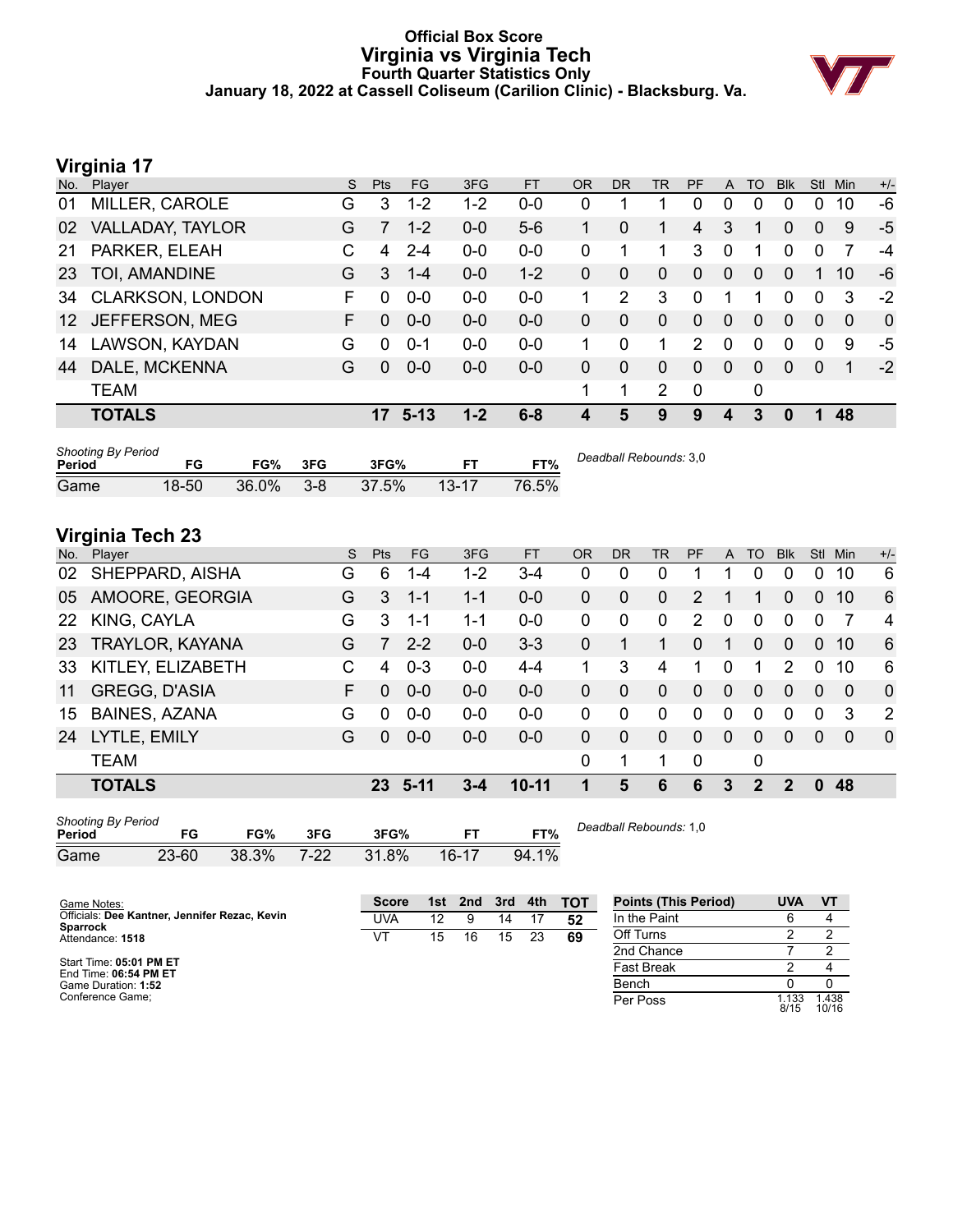### **Official Play-By-Play Virginia vs Virginia Tech Fourth Quarter January 18, 2022 at Cassell Coliseum (Carilion Clinic) - Blacksburg. Va.**



#### **Period 4**

#### **Starters:**

**Virginia**: 1 MILLER,CAROLE (G); 2 VALLADAY,TAYLOR (G); 21 PARKER,ELEAH (C); 23 TOI,AMANDINE (G); 34 CLARKSON,LONDON (F);<br>**Virginia Tech**: 2 SHEPPARD,AISHA (G); 5 AMOORE,GEORGIA (G); 22 KING,CAYLA (G); 23 TRAYLOR,KAYANA (G

| Time           | <b>VISITORS: Virginia</b>                                   | <b>Score</b> | <b>Margin</b> | <b>HOME: Virginia Tech</b>               |
|----------------|-------------------------------------------------------------|--------------|---------------|------------------------------------------|
| 10:00          |                                                             |              |               | SUB OUT: KING, CAYLA                     |
| 10:00          |                                                             |              |               | SUB IN: SHEPPARD, AISHA                  |
| 10:00          | SUB OUT: PARKER, ELEAH                                      |              |               |                                          |
| 10:00          | SUB OUT: DALE, MCKENNA                                      |              |               |                                          |
| 10:00          | SUB IN: VALLADAY, TAYLOR                                    |              |               |                                          |
| 10:00          | SUB IN: CLARKSON, LONDON                                    |              |               |                                          |
| 09:50          |                                                             | 49-35        | H 14          | GOOD! 3PTR by AMOORE, GEORGIA            |
| 09:50          |                                                             |              |               | ASSIST by TRAYLOR, KAYANA                |
| 09:16<br>08:54 | TURNOVER (TRAVEL) by CLARKSON, LONDON                       |              |               | MISSED 3PTR by SHEPPARD, AISHA           |
| 08:51          | REBOUND (DEF) by CLARKSON, LONDON                           |              |               |                                          |
| 08:43          |                                                             |              |               | FOUL (PERSONAL) by KITLEY, ELIZABETH     |
| 08:43          | GOOD! FT by VALLADAY, TAYLOR                                | 49-36        | H 13          |                                          |
| 08:43          | MISSED FT by VALLADAY, TAYLOR                               |              |               |                                          |
| 08:42          |                                                             |              |               | REBOUND (DEF) by TEAM                    |
| 08:25          | FOUL (PERSONAL) by LAWSON, KAYDAN                           |              |               |                                          |
| 08:20          |                                                             | 52-36        | H 16          | GOOD! 3PTR by SHEPPARD, AISHA            |
| 08:20          |                                                             |              |               | ASSIST by AMOORE, GEORGIA                |
| 08:01          | MISSED JUMPER by TOI, AMANDINE                              |              |               |                                          |
| 07:56          | REBOUND (OFF) by CLARKSON, LONDON                           |              |               |                                          |
| 07:54          | GOOD! 3PTR by MILLER, CAROLE                                | 52-39        | H 13          |                                          |
| 07:54          | ASSIST by CLARKSON, LONDON                                  |              |               |                                          |
| 07:29          |                                                             |              |               | MISSED JUMPER by KITLEY, ELIZABETH       |
| 07:26          | REBOUND (DEF) by CLARKSON, LONDON                           |              |               |                                          |
| 07:19          | MISSED LAYUP by LAWSON, KAYDAN                              |              |               |                                          |
| 07:17          |                                                             |              |               | REBOUND (DEF) by KITLEY, ELIZABETH       |
| 07:00          |                                                             |              |               | TURNOVER (LOSTBALL) by AMOORE, GEORGIA   |
| 07:00          |                                                             |              |               | SUB OUT: BAINES, AZANA                   |
| 07:00          |                                                             |              |               | SUB IN: KING, CAYLA                      |
| 07:00          | SUB OUT: CLARKSON, LONDON                                   |              |               |                                          |
| 07:00          | SUB IN: PARKER, ELEAH                                       |              |               |                                          |
| 06:42          | MISSED LAYUP by PARKER, ELEAH                               |              |               |                                          |
| 06:42          |                                                             |              |               | BLOCK by KITLEY, ELIZABETH               |
| 06:42<br>06:39 | REBOUND (OFF) by TEAM                                       | $52 - 41$    |               |                                          |
| 06:39          | GOOD! LAYUP by PARKER, ELEAH<br>ASSIST by VALLADAY, TAYLOR  |              | H 11          |                                          |
| 06:08          |                                                             |              |               | MISSED JUMPER by KITLEY, ELIZABETH       |
| 06:05          | REBOUND (DEF) by TEAM                                       |              |               |                                          |
| 06:02          | TIMEOUT 30SEC                                               |              |               |                                          |
| 06:02          |                                                             |              |               |                                          |
| 05:50          | MISSED LAYUP by TOI, AMANDINE                               |              |               |                                          |
| 05:47          |                                                             |              |               | REBOUND (DEF) by KITLEY, ELIZABETH       |
| 05:35          | FOUL (PERSONAL) by VALLADAY, TAYLOR                         |              |               |                                          |
| 05:27          |                                                             |              |               | MISSED JUMPER by KITLEY, ELIZABETH       |
| 05:25          | REBOUND (DEF) by MILLER, CAROLE                             |              |               |                                          |
| 05:19          |                                                             |              |               | FOUL (PERSONAL) by AMOORE, GEORGIA       |
| 05:19          | GOOD! FT by VALLADAY, TAYLOR [FB]                           | 52-42        | H 10          |                                          |
| 05:19          | GOOD! FT by VALLADAY, TAYLOR [FB]                           | 52-43        | H9            |                                          |
| 05:04          | FOUL (PERSONAL) by PARKER, ELEAH                            |              |               |                                          |
| 05:04          |                                                             | 53-43        | H 10          | GOOD! FT by KITLEY, ELIZABETH            |
| 05:04          |                                                             | 54-43        | H 11          | GOOD! FT by KITLEY, ELIZABETH            |
| 04:48          | TURNOVER (BADPASS) by VALLADAY, TAYLOR                      |              |               |                                          |
| 04:38          |                                                             |              |               | TURNOVER (LOSTBALL) by KITLEY, ELIZABETH |
| 04:38          | STEAL by TOI, AMANDINE                                      |              |               |                                          |
| 04:37          |                                                             |              |               | FOUL (PERSONAL) by KING, CAYLA           |
| 04:18          | FOUL (OFF) by PARKER, ELEAH                                 |              |               |                                          |
| 04:18          | TURNOVER (OFFENSIVE) by PARKER, ELEAH                       |              |               |                                          |
| 04:06          | FOUL (PERSONAL) by VALLADAY, TAYLOR                         |              |               |                                          |
| 04:06          |                                                             | 55-43        | H 12          | GOOD! FT by SHEPPARD, AISHA              |
| 04:06          |                                                             | 56-43        | H 13          | GOOD! FT by SHEPPARD, AISHA              |
| 03:56          | MISSED JUMPER by PARKER, ELEAH                              |              |               |                                          |
| 03:56          | REBOUND (OFF) by LAWSON, KAYDAN                             |              |               |                                          |
| 03:56<br>03:54 |                                                             |              | H 11          | FOUL (PERSONAL) by SHEPPARD, AISHA       |
| 03:54          | GOOD! JUMPER by TOI, AMANDINE<br>ASSIST by VALLADAY, TAYLOR | 56-45        |               |                                          |
|                |                                                             |              |               |                                          |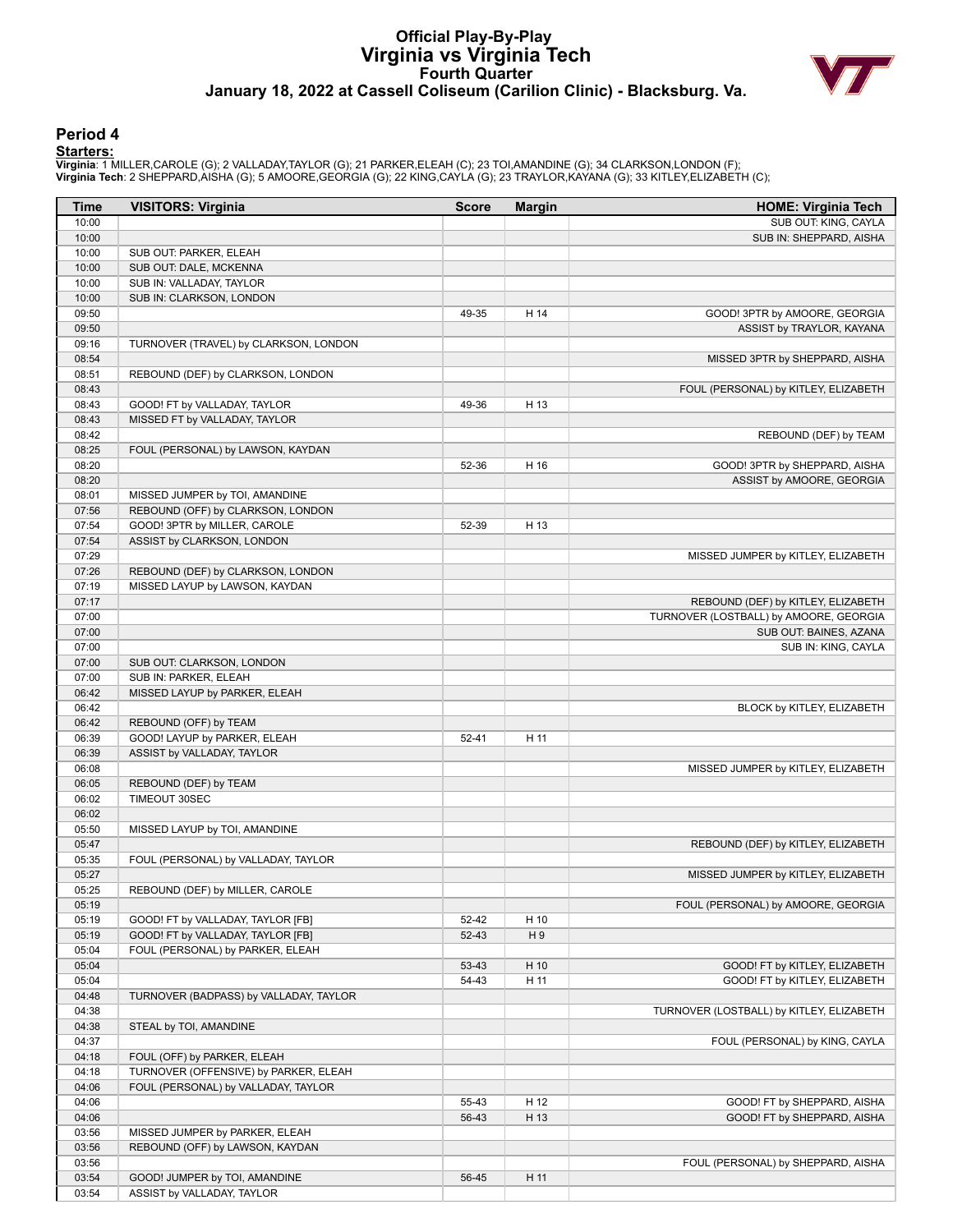| <b>Time</b> | <b>VISITORS: Virginia</b>             | <b>Score</b> | <b>Margin</b> | <b>HOME: Virginia Tech</b>         |
|-------------|---------------------------------------|--------------|---------------|------------------------------------|
| 03:30       |                                       |              |               | MISSED JUMPER by SHEPPARD, AISHA   |
| 03:27       |                                       |              |               | REBOUND (OFF) by KITLEY, ELIZABETH |
| 03:27       | FOUL (PERSONAL) by LAWSON, KAYDAN     |              |               |                                    |
| 03:27       |                                       | 57-45        | H 12          | GOOD! FT by KITLEY, ELIZABETH [FB] |
| 03:27       |                                       | 58-45        | H 13          | GOOD! FT by KITLEY, ELIZABETH [FB] |
| 03:27       |                                       |              |               | TIMEOUT 30SEC                      |
| 03:20       | GOOD! LAYUP by VALLADAY, TAYLOR [PNT] | 58-47        | H 11          |                                    |
| 02:55       |                                       | 61-47        | H 14          | GOOD! 3PTR by KING, CAYLA          |
| 02:55       |                                       |              |               | ASSIST by SHEPPARD, AISHA          |
| 02:35       | MISSED 3PTR by MILLER, CAROLE         |              |               |                                    |
| 02:33       | REBOUND (OFF) by VALLADAY, TAYLOR     |              |               |                                    |
| 02:33       | FOUL (PERSONAL) by PARKER, ELEAH      |              |               |                                    |
| 02:33       |                                       |              |               | MISSED FT by SHEPPARD, AISHA       |
| 02:33       |                                       |              |               | REBOUND (OFF) by TEAM              |
| 02:33       |                                       | 62-47        | H 15          | GOOD! FT by SHEPPARD, AISHA        |
| 02:21       | MISSED LAYUP by VALLADAY, TAYLOR      |              |               |                                    |
| 02:21       |                                       |              |               | BLOCK by KITLEY, ELIZABETH         |
| 02:18       |                                       |              |               | REBOUND (DEF) by KITLEY, ELIZABETH |
| 02:13       |                                       |              |               | MISSED JUMPER by SHEPPARD, AISHA   |
| 02:05       | REBOUND (DEF) by PARKER, ELEAH        |              |               |                                    |
| 01:47       | GOOD! LAYUP by PARKER, ELEAH          | 62-49        | H 13          |                                    |
| 01:47       | ASSIST by VALLADAY, TAYLOR            |              |               |                                    |
| 01:27       |                                       | 64-49        | H 15          | GOOD! LAYUP by TRAYLOR, KAYANA     |
| 01:19       | <b>TIMEOUT TEAM</b>                   |              |               |                                    |
| 01:19       | SUB OUT: LAWSON, KAYDAN               |              |               |                                    |
| 01:19       | SUB IN: DALE, MCKENNA                 |              |               |                                    |
| 01:08       |                                       |              |               | FOUL (PERSONAL) by AMOORE, GEORGIA |
| 01:08       | GOOD! FT by VALLADAY, TAYLOR          | 64-50        | H 14          |                                    |
| 01:08       | GOOD! FT by VALLADAY, TAYLOR          | 64-51        | H 13          |                                    |
| 00:48       |                                       | 66-51        | H 15          | GOOD! LAYUP by TRAYLOR, KAYANA     |
| 00:48       | FOUL (PERSONAL) by VALLADAY, TAYLOR   |              |               |                                    |
| 00:48       |                                       | 67-51        | H 16          | GOOD! FT by TRAYLOR, KAYANA        |
| 00:41       | MISSED JUMPER by TOI, AMANDINE        |              |               |                                    |
| 00:38       |                                       |              |               | REBOUND (DEF) by TRAYLOR, KAYANA   |
| 00:38       | FOUL (PERSONAL) by VALLADAY, TAYLOR   |              |               |                                    |
| 00:38       | SUB OUT: VALLADAY, TAYLOR             |              |               |                                    |
| 00:38       | SUB IN: LAWSON, KAYDAN                |              |               |                                    |
| 00:38       |                                       | 68-51        | H 17          | GOOD! FT by TRAYLOR, KAYANA [FB]   |
| 00:38       |                                       | 69-51        | H 18          | GOOD! FT by TRAYLOR, KAYANA [FB]   |
| 00:29       |                                       |              |               | FOUL (PERSONAL) by KING, CAYLA     |
| 00:29       | MISSED FT by TOI, AMANDINE            |              |               |                                    |
| 00:29       | REBOUND (OFF) by TEAM                 |              |               |                                    |
| 00:29       | GOOD! FT by TOI, AMANDINE             | 69-52        | H 17          |                                    |

# **Virginia 52, Virginia Tech 69**

| Points (This Period) | <b>UVA</b>    |                |
|----------------------|---------------|----------------|
| In the Paint         | 6             |                |
| Off Turns            |               |                |
| 2nd Chance           |               |                |
| Fast Break           | າ             |                |
| Bench                |               |                |
| Per Poss             | 1.133<br>8/15 | 1.438<br>10/16 |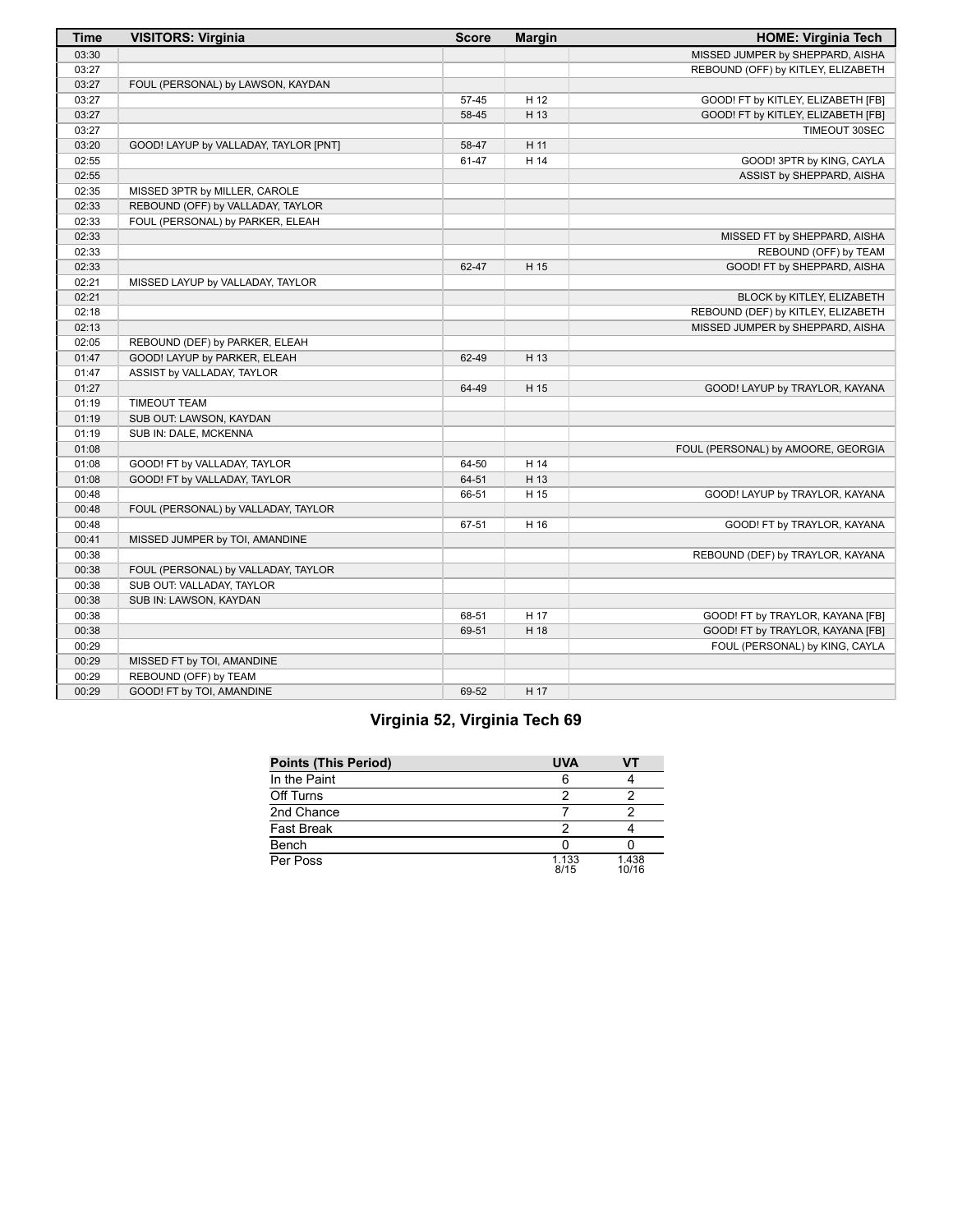### **Official Scoring/Possession Reference Chart Virginia vs Virginia Tech Period 1 January 18, 2022 at Cassell Coliseum (Carilion Clinic) - Blacksburg. Va.**



#### **Period 1**

#### **Starters:**

**Virginia**: 1 MILLER,CAROLE (G); 2 VALLADAY,TAYLOR (G); 21 PARKER,ELEAH (C); 23 TOI,AMANDINE (G); 34 CLARKSON,LONDON (F);<br>**Virginia Tech**: 2 SHEPPARD,AISHA (G); 5 AMOORE,GEORGIA (G); 22 KING,CAYLA (G); 23 TRAYLOR,KAYANA (G

| <b>Time</b> | <b>VISITORS: Virginia</b>       | <b>Score</b> | <b>Margin</b>  | <b>HOME: Virginia Tech</b>              |
|-------------|---------------------------------|--------------|----------------|-----------------------------------------|
| 09:07       | GOOD! 3PTR by TOI, AMANDINE     | $0 - 3$      | $V_3$          |                                         |
| 08:44       |                                 | $3-3$        | т              | GOOD! 3PTR by TRAYLOR, KAYANA           |
| 07:55       |                                 | $5-3$        | H <sub>2</sub> | GOOD! JUMPER by KITLEY, ELIZABETH [PNT] |
| 07:17       |                                 | $7-3$        | H <sub>4</sub> | GOOD! LAYUP by KITLEY, ELIZABETH [PNT]  |
| 06:16       | GOOD! JUMPER by PARKER, ELEAH   | $7-5$        | H <sub>2</sub> |                                         |
| 05:56       |                                 | $9-5$        | H <sub>4</sub> | GOOD! JUMPER by KITLEY, ELIZABETH [PNT] |
| 05:29       |                                 | $11 - 5$     | H <sub>6</sub> | GOOD! LAYUP by KITLEY, ELIZABETH [FB]   |
| 04:07       | GOOD! FT by VALLADAY, TAYLOR    | $11 - 6$     | H <sub>5</sub> |                                         |
| 02:14       |                                 | $13-6$       | H <sub>7</sub> | GOOD! LAYUP by KITLEY, ELIZABETH        |
| 01:58       | GOOD! JUMPER by PARKER, ELEAH   | $13 - 8$     | H <sub>5</sub> |                                         |
| 01:25       | GOOD! FT by LAWSON, KAYDAN [FB] | $13-9$       | H <sub>4</sub> |                                         |
| 01:25       | GOOD! FT by LAWSON, KAYDAN [FB] | $13 - 10$    | $H_3$          |                                         |
| 01:09       |                                 | $14 - 10$    | H <sub>4</sub> | GOOD! FT by SHEPPARD, AISHA             |
| 01:09       |                                 | $15 - 10$    | H <sub>5</sub> | GOOD! FT by SHEPPARD, AISHA             |
| 00:07       | GOOD! JUMPER by TOI, AMANDINE   | $15 - 12$    | $H_3$          |                                         |

**Virginia 12, Virginia Tech 15**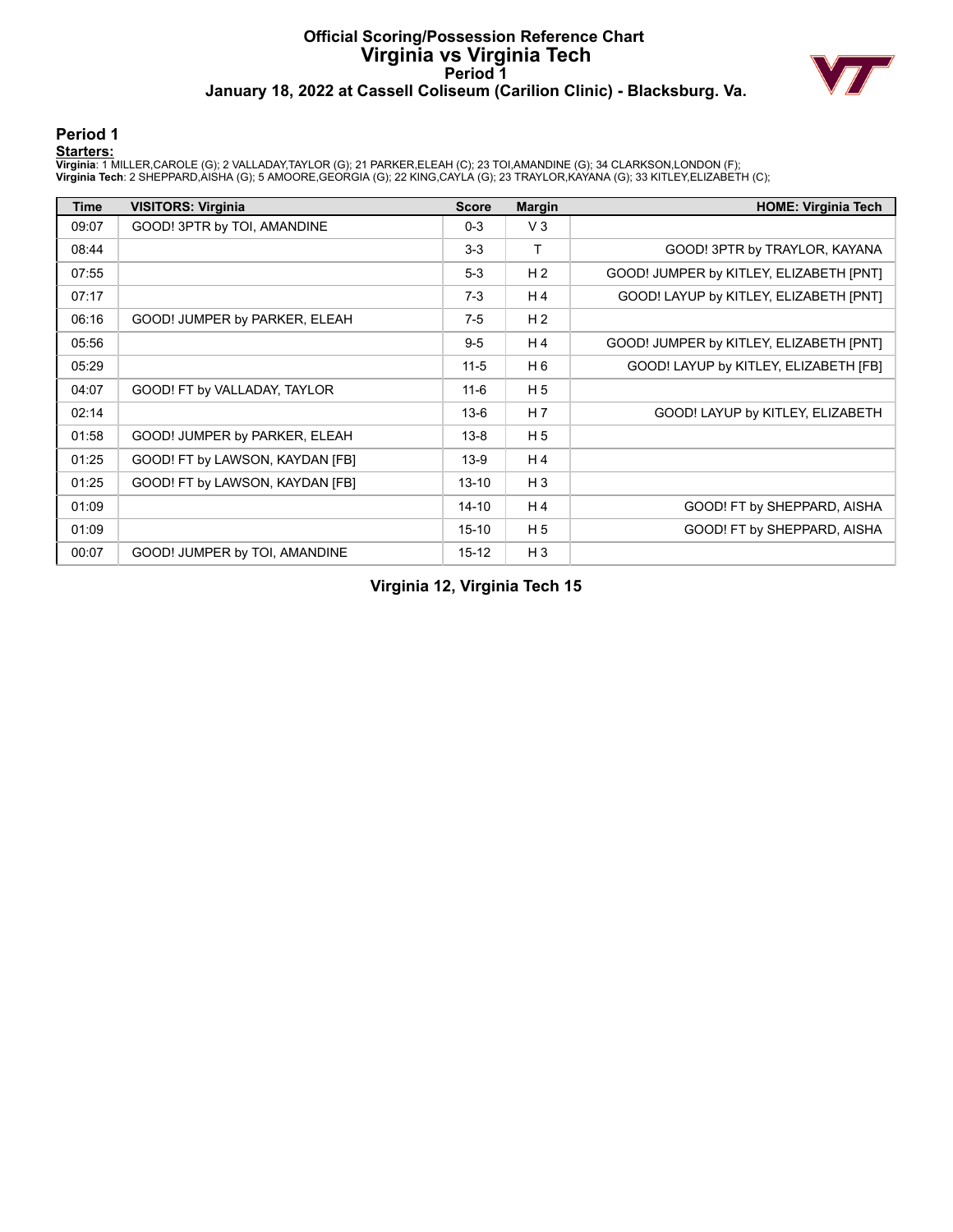### **Official Scoring/Possession Reference Chart Virginia vs Virginia Tech Period 2 January 18, 2022 at Cassell Coliseum (Carilion Clinic) - Blacksburg. Va.**



### **Period 2**

#### **Starters:**

**Virginia**: 1 MILLER,CAROLE (G); 2 VALLADAY,TAYLOR (G); 21 PARKER,ELEAH (C); 23 TOI,AMANDINE (G); 34 CLARKSON,LONDON (F);<br>**Virginia Tech**: 2 SHEPPARD,AISHA (G); 5 AMOORE,GEORGIA (G); 22 KING,CAYLA (G); 23 TRAYLOR,KAYANA (G

| <b>Time</b> | <b>VISITORS: Virginia</b>         | <b>Score</b> | <b>Margin</b>  | <b>HOME: Virginia Tech</b>           |
|-------------|-----------------------------------|--------------|----------------|--------------------------------------|
| 09:44       |                                   | 18-12        | H 6            | GOOD! 3PTR by TRAYLOR, KAYANA        |
| 09:17       | GOOD! LAYUP by PARKER, ELEAH      | 18-14        | H <sub>4</sub> |                                      |
| 08:43       |                                   | $20 - 14$    | H 6            | GOOD! JUMPER by KITLEY, ELIZABETH    |
| 08:13       | GOOD! 3PTR by TOI, AMANDINE       | $20 - 17$    | $H_3$          |                                      |
| 07:55       | GOOD! LAYUP by TOI, AMANDINE [FB] | $20-19$      | H <sub>1</sub> |                                      |
| 05:55       |                                   | $22 - 19$    | $H_3$          | GOOD! LAYUP by AMOORE, GEORGIA       |
| 03:06       |                                   | $24-19$      | H <sub>5</sub> | GOOD! LAYUP by AMOORE, GEORGIA [PNT] |
| 02:26       |                                   | $27-19$      | H 8            | GOOD! 3PTR by SHEPPARD, AISHA        |
| 01:03       |                                   | 28-19        | H9             | GOOD! FT by KING, CAYLA              |
| 01:03       |                                   | 29-19        | H 10           | GOOD! FT by KING, CAYLA              |
| 00:25       |                                   | $31 - 19$    | H 12           | GOOD! JUMPER by KITLEY, ELIZABETH    |
| 00:05       | GOOD! FT by VALLADAY, TAYLOR      | $31 - 20$    | H 11           |                                      |
| 00:05       | GOOD! FT by VALLADAY, TAYLOR      | $31 - 21$    | H 10           |                                      |

**Virginia 21, Virginia Tech 31**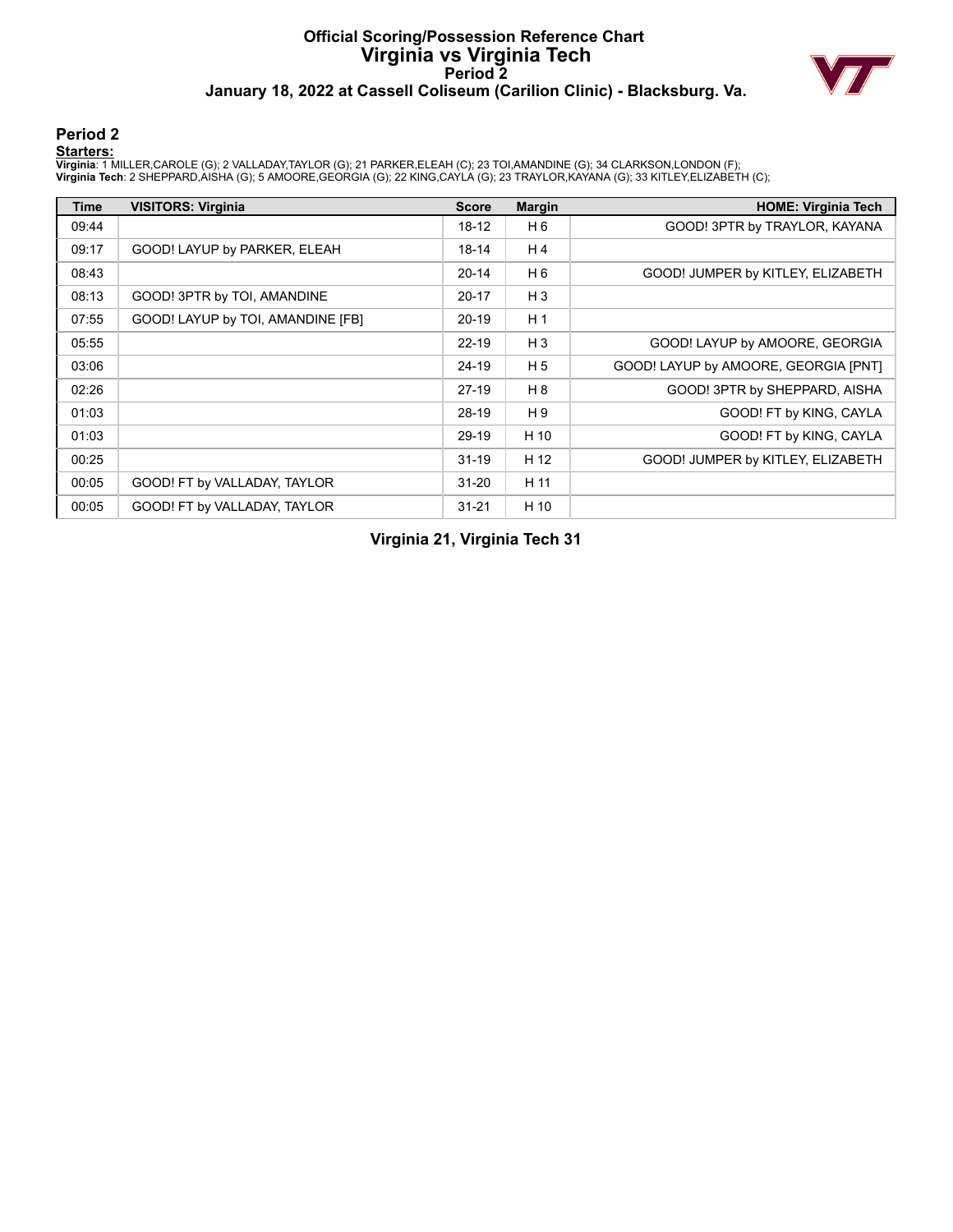### **Official Scoring/Possession Reference Chart Virginia vs Virginia Tech Period 3 January 18, 2022 at Cassell Coliseum (Carilion Clinic) - Blacksburg. Va.**



#### **Period 3**

#### **Starters:**

**Virginia**: 1 MILLER,CAROLE (G); 2 VALLADAY,TAYLOR (G); 21 PARKER,ELEAH (C); 23 TOI,AMANDINE (G); 34 CLARKSON,LONDON (F);<br>**Virginia Tech**: 2 SHEPPARD,AISHA (G); 5 AMOORE,GEORGIA (G); 22 KING,CAYLA (G); 23 TRAYLOR,KAYANA (G

| <b>Time</b> | <b>VISITORS: Virginia</b>                | <b>Score</b> | <b>Margin</b>  | <b>HOME: Virginia Tech</b>         |
|-------------|------------------------------------------|--------------|----------------|------------------------------------|
| 09:35       |                                          | $33 - 21$    | H 12           | GOOD! LAYUP by KITLEY, ELIZABETH   |
| 09:20       | GOOD! LAYUP by PARKER, ELEAH             | 33-23        | H 10           |                                    |
| 09:01       |                                          | 34-23        | H 11           | GOOD! FT by TRAYLOR, KAYANA        |
| 09:01       |                                          | $35 - 23$    | H 12           | GOOD! FT by TRAYLOR, KAYANA        |
| 08:42       | GOOD! JUMPER by TOI, AMANDINE            | $35 - 25$    | H 10           |                                    |
| 07:51       | GOOD! FT by VALLADAY, TAYLOR [FB]        | 35-26        | H <sub>9</sub> |                                    |
| 07:28       | GOOD! LAYUP by VALLADAY, TAYLOR [FB/PNT] | $35 - 28$    | H <sub>7</sub> |                                    |
| 07:28       | GOOD! FT by VALLADAY, TAYLOR [FB]        | $35 - 29$    | H <sub>6</sub> |                                    |
| 06:57       | GOOD! JUMPER by VALLADAY, TAYLOR         | $35 - 31$    | H <sub>4</sub> |                                    |
| 06:38       |                                          | $37 - 31$    | H <sub>6</sub> | GOOD! LAYUP by BAINES, AZANA [PNT] |
| 05:13       |                                          | 39-31        | H 8            | GOOD! LAYUP by KITLEY, ELIZABETH   |
| 04:49       | GOOD! JUMPER by MILLER, CAROLE           | 39-33        | H <sub>6</sub> |                                    |
| 04:09       |                                          | 42-33        | H9             | GOOD! 3PTR by KING, CAYLA [FB]     |
| 02:36       |                                          | 44-33        | H 11           | GOOD! LAYUP by KITLEY, ELIZABETH   |
| 02:10       | GOOD! LAYUP by MILLER, CAROLE            | 44-35        | H <sub>9</sub> |                                    |
| 00:53       |                                          | 46-35        | H 11           | GOOD! JUMPER by TRAYLOR, KAYANA    |

**Virginia 35, Virginia Tech 46**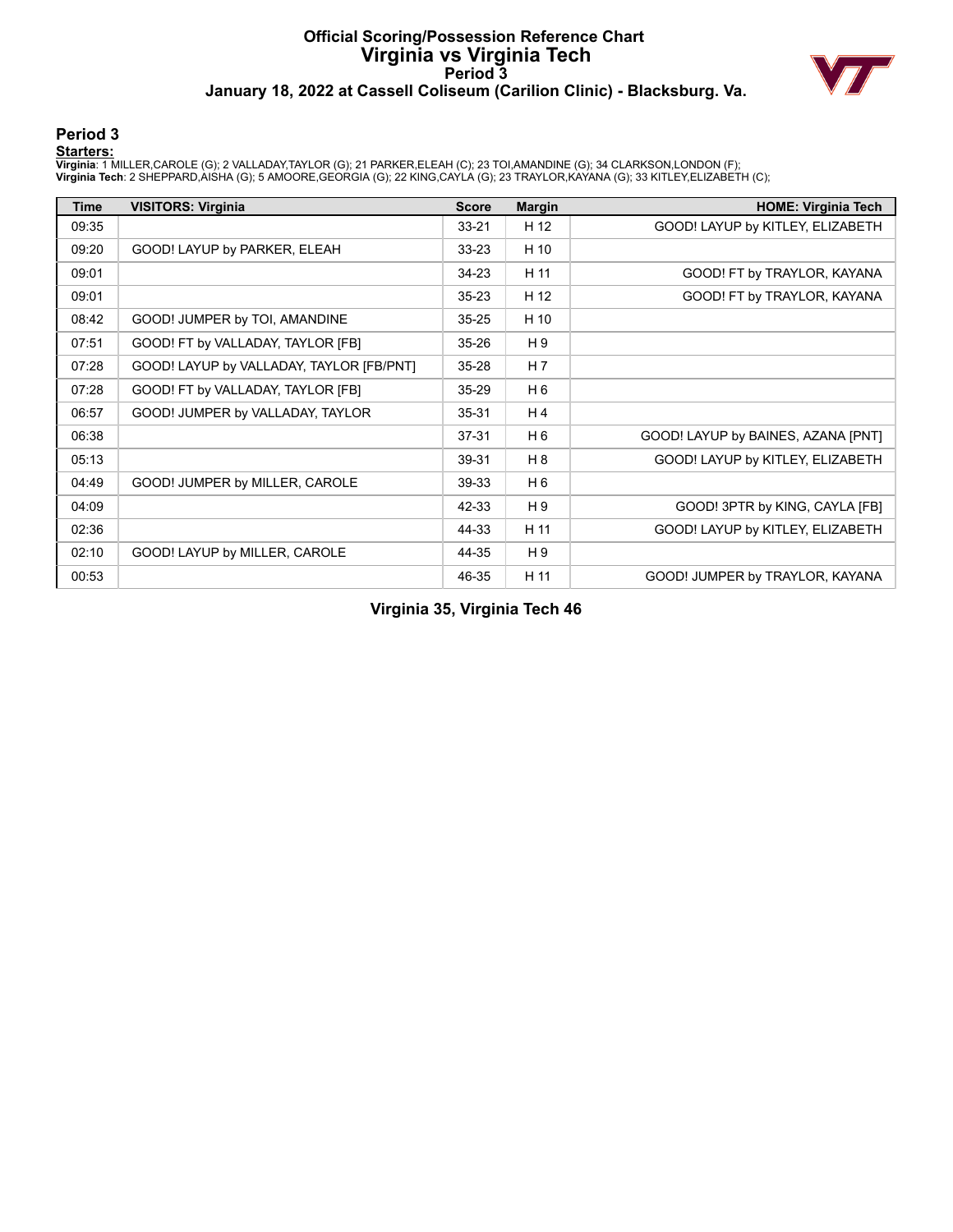### **Official Scoring/Possession Reference Chart Virginia vs Virginia Tech Period 4 January 18, 2022 at Cassell Coliseum (Carilion Clinic) - Blacksburg. Va.**



#### **Period 4**

#### **Starters:**

**Virginia**: 1 MILLER,CAROLE (G); 2 VALLADAY,TAYLOR (G); 21 PARKER,ELEAH (C); 23 TOI,AMANDINE (G); 34 CLARKSON,LONDON (F);<br>**Virginia Tech**: 2 SHEPPARD,AISHA (G); 5 AMOORE,GEORGIA (G); 22 KING,CAYLA (G); 23 TRAYLOR,KAYANA (G

| <b>Time</b> | <b>VISITORS: Virginia</b>             | <b>Score</b> | <b>Margin</b> | <b>HOME: Virginia Tech</b>         |
|-------------|---------------------------------------|--------------|---------------|------------------------------------|
| 09:50       |                                       | 49-35        | H 14          | GOOD! 3PTR by AMOORE, GEORGIA      |
| 08:43       | GOOD! FT by VALLADAY, TAYLOR          | 49-36        | H 13          |                                    |
| 08:20       |                                       | 52-36        | H 16          | GOOD! 3PTR by SHEPPARD, AISHA      |
| 07:54       | GOOD! 3PTR by MILLER, CAROLE          | 52-39        | H 13          |                                    |
| 06:39       | GOOD! LAYUP by PARKER, ELEAH          | $52 - 41$    | H 11          |                                    |
| 05:19       | GOOD! FT by VALLADAY, TAYLOR [FB]     | 52-42        | H 10          |                                    |
| 05:19       | GOOD! FT by VALLADAY, TAYLOR [FB]     | 52-43        | H9            |                                    |
| 05:04       |                                       | 53-43        | H 10          | GOOD! FT by KITLEY, ELIZABETH      |
| 05:04       |                                       | 54-43        | H 11          | GOOD! FT by KITLEY, ELIZABETH      |
| 04:06       |                                       | 55-43        | H 12          | GOOD! FT by SHEPPARD, AISHA        |
| 04:06       |                                       | 56-43        | H 13          | GOOD! FT by SHEPPARD, AISHA        |
| 03:54       | GOOD! JUMPER by TOI, AMANDINE         | 56-45        | H 11          |                                    |
| 03:27       |                                       | $57 - 45$    | H 12          | GOOD! FT by KITLEY, ELIZABETH [FB] |
| 03:27       |                                       | 58-45        | H 13          | GOOD! FT by KITLEY, ELIZABETH [FB] |
| 03:20       | GOOD! LAYUP by VALLADAY, TAYLOR [PNT] | 58-47        | H 11          |                                    |
| 02:55       |                                       | 61-47        | H 14          | GOOD! 3PTR by KING, CAYLA          |
| 02:33       |                                       | 62-47        | H 15          | GOOD! FT by SHEPPARD, AISHA        |
| 01:47       | GOOD! LAYUP by PARKER, ELEAH          | 62-49        | H 13          |                                    |
| 01:27       |                                       | 64-49        | H 15          | GOOD! LAYUP by TRAYLOR, KAYANA     |
| 01:08       | GOOD! FT by VALLADAY, TAYLOR          | 64-50        | H 14          |                                    |
| 01:08       | GOOD! FT by VALLADAY, TAYLOR          | 64-51        | H 13          |                                    |
| 00:48       |                                       | 66-51        | H 15          | GOOD! LAYUP by TRAYLOR, KAYANA     |
| 00:48       |                                       | 67-51        | H 16          | GOOD! FT by TRAYLOR, KAYANA        |
| 00:38       |                                       | 68-51        | H 17          | GOOD! FT by TRAYLOR, KAYANA [FB]   |
| 00:38       |                                       | 69-51        | H 18          | GOOD! FT by TRAYLOR, KAYANA [FB]   |
| 00:29       | GOOD! FT by TOI, AMANDINE             | 69-52        | H 17          |                                    |

**Virginia 52, Virginia Tech 69**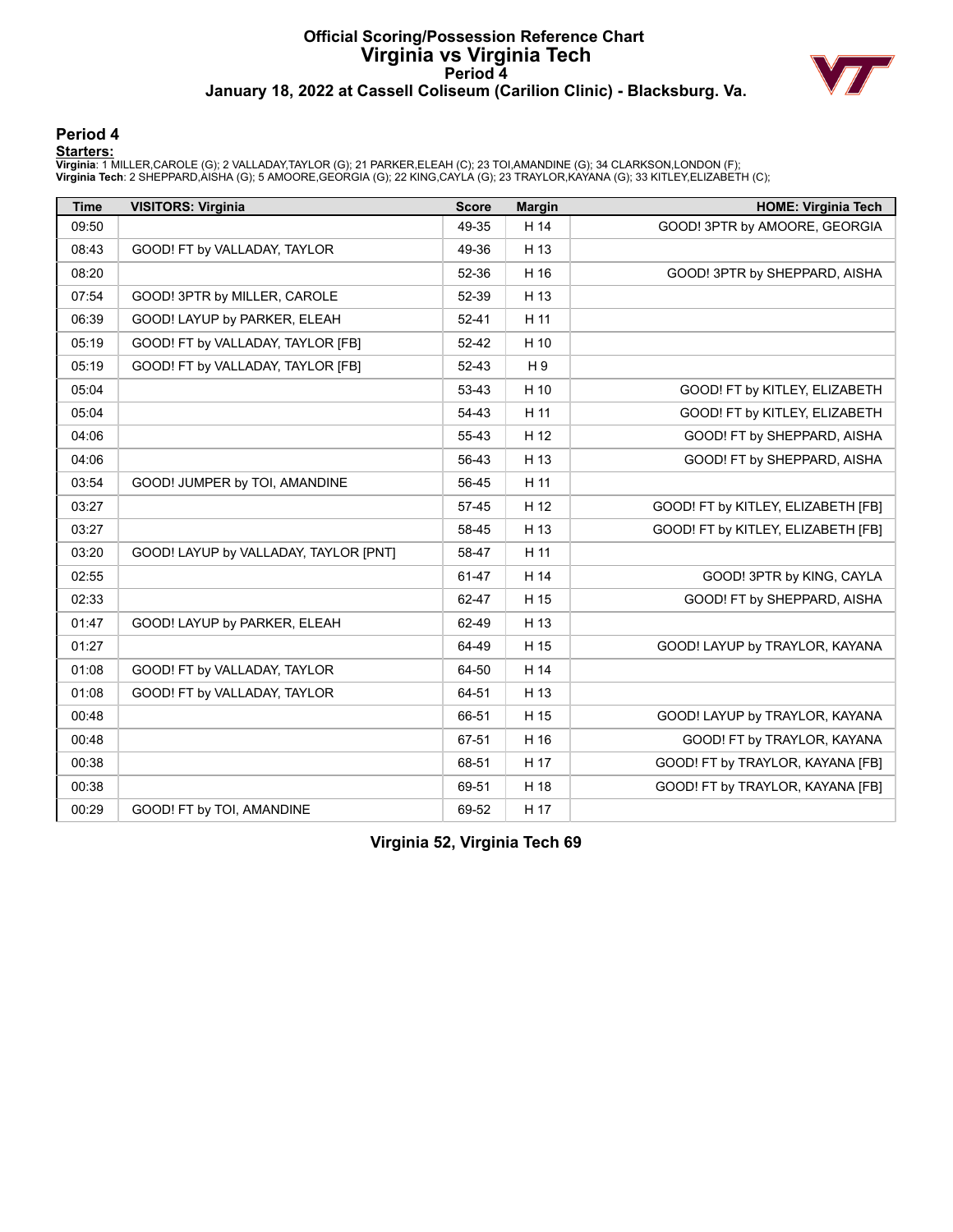### **Official Substitutions Log Virginia vs Virginia Tech Period 1 January 18, 2022 at Cassell Coliseum (Carilion Clinic) - Blacksburg. Va.**



| <b>VISITORS: Virginia</b> | <b>Time</b> | <b>Score</b> | <b>HOME: Virginia Tech</b> |
|---------------------------|-------------|--------------|----------------------------|
| 1 MILLER, CAROLE          |             |              | 2 SHEPPARD, AISHA          |
| 2 VALLADAY, TAYLOR        |             |              | 5 AMOORE, GEORGIA          |
| 21 PARKER, ELEAH          |             |              | 22 KING, CAYLA             |
| 23 TOI, AMANDINE          |             |              | 23 TRAYLOR, KAYANA         |
| 34 CLARKSON, LONDON       |             |              | 33 KITLEY, ELIZABETH       |
|                           | 04:51       | $5 - 11$     | SUB OUT: TRAYLOR, KAYANA   |
|                           | 04:51       |              | SUB IN: BAINES, AZANA      |
| SUB OUT: 21 PARKER, ELEAH | 04:51       |              |                            |
| SUB IN: 14 LAWSON, KAYDAN | 04:51       |              |                            |
| SUB OUT: 1 MILLER, CAROLE | 04:07       | $5 - 11$     |                            |
| SUB IN: 21 PARKER, ELEAH  | 04:07       |              |                            |
|                           | 02:57       | $6 - 11$     | SUB OUT: AMOORE, GEORGIA   |
|                           | 02:57       |              | SUB IN: TRAYLOR, KAYANA    |
|                           | 01:25       | $8 - 13$     | SUB OUT: KITLEY, ELIZABETH |
|                           | 01:25       |              | SUB IN: GREGG, D'ASIA      |
| SUB OUT: 21 PARKER, ELEAH | 01:25       |              |                            |
| SUB IN: 12 JEFFERSON, MEG | 01:25       |              |                            |

**Virginia 12, Virginia Tech 15**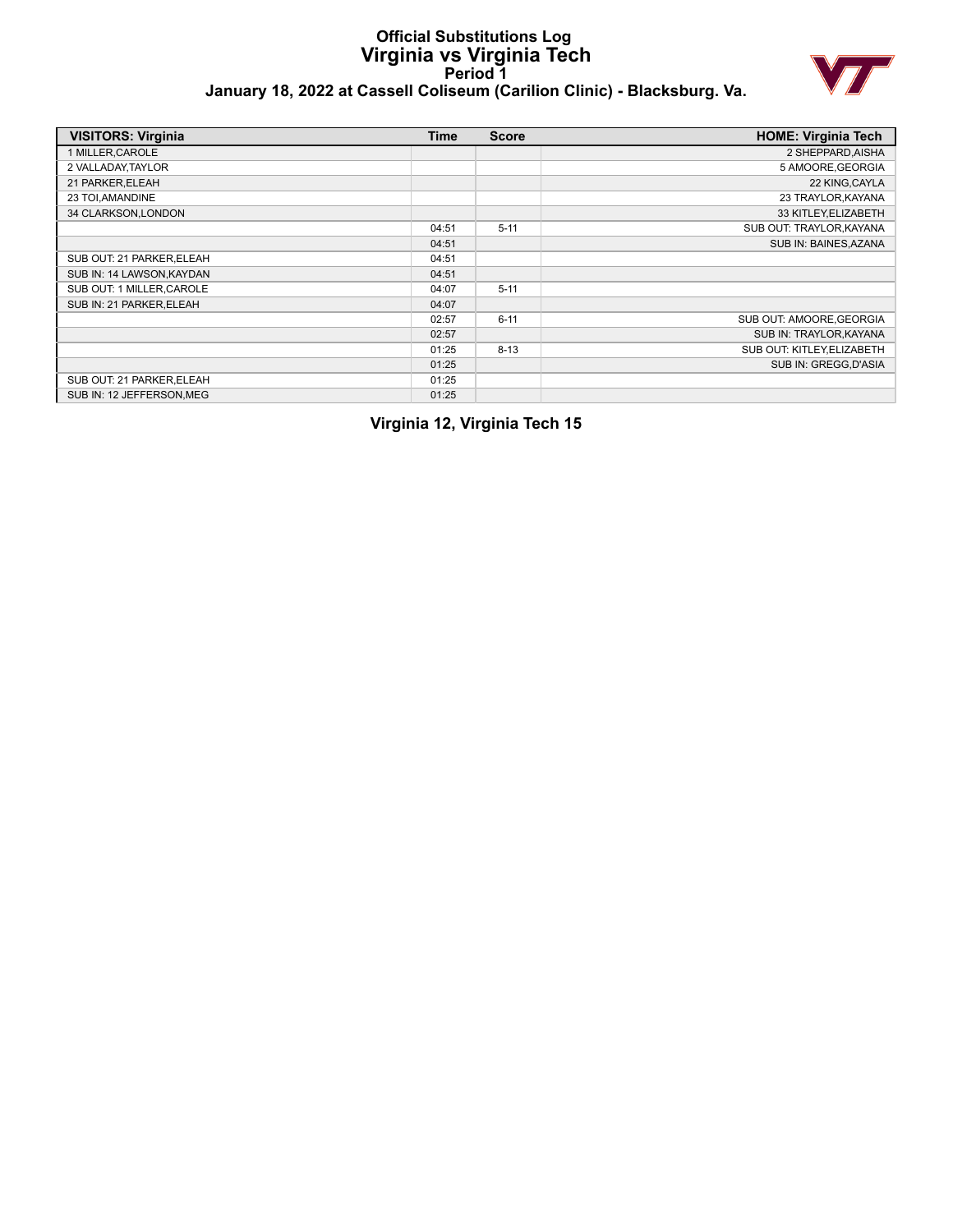### **Official Substitutions Log Virginia vs Virginia Tech Period 2 January 18, 2022 at Cassell Coliseum (Carilion Clinic) - Blacksburg. Va.**



|                             |             | January 18, 2022 at Cassell Coliseum (Carilion Clinic) - Blacksburg. Va. | v.<br>$\mu$                |
|-----------------------------|-------------|--------------------------------------------------------------------------|----------------------------|
| <b>VISITORS: Virginia</b>   | <b>Time</b> | <b>Score</b>                                                             | <b>HOME: Virginia Tech</b> |
| 1 MILLER.CAROLE             |             |                                                                          | 2 SHEPPARD, AISHA          |
| 2 VALLADAY,TAYLOR           |             |                                                                          | 5 AMOORE, GEORGIA          |
| 21 PARKER, ELEAH            |             |                                                                          | 22 KING, CAYLA             |
| 23 TOI,AMANDINE             |             |                                                                          | 23 TRAYLOR, KAYANA         |
| 34 CLARKSON, LONDON         |             |                                                                          | 33 KITLEY, ELIZABETH       |
|                             | 10:00       | $\overline{\phantom{a}}$                                                 | SUB OUT: SHEPPARD.AISHA    |
|                             | 10:00       |                                                                          | SUB OUT: BAINES, AZANA     |
|                             | 10:00       |                                                                          | SUB OUT: KING, CAYLA       |
|                             | 10:00       |                                                                          | SUB IN: AMOORE, GEORGIA    |
|                             | 10:00       |                                                                          | SUB IN: LYTLE, EMILY       |
|                             | 10:00       |                                                                          | SUB IN: KITLEY, ELIZABETH  |
| SUB OUT: 12 JEFFERSON.MEG   | 10:00       |                                                                          |                            |
| SUB IN: 21 PARKER,ELEAH     | 10:00       |                                                                          |                            |
|                             | 06:59       | 19-20                                                                    | SUB OUT: LYTLE, EMILY      |
|                             | 06:59       |                                                                          | SUB IN: SHEPPARD, AISHA    |
|                             | 06:26       | 19-20                                                                    | SUB OUT: GREGG, D'ASIA     |
|                             | 06:26       |                                                                          | SUB IN: BAINES.AZANA       |
| SUB OUT: 21 PARKER, ELEAH   | 04:59       | 19-22                                                                    |                            |
| SUB IN: 12 JEFFERSON, MEG   | 04:59       |                                                                          |                            |
|                             | 02:24       | 19-27                                                                    | SUB OUT: TRAYLOR, KAYANA   |
|                             | 02:24       |                                                                          | SUB IN: KING, CAYLA        |
| SUB OUT: 14 LAWSON.KAYDAN   | 01:52       | 19-27                                                                    |                            |
| SUB IN: 44 DALE, MCKENNA    | 01:52       |                                                                          |                            |
| SUB OUT: 34 CLARKSON,LONDON | 01:03       | 19-29                                                                    |                            |
| SUB IN: 14 LAWSON,KAYDAN    | 01:03       |                                                                          |                            |

**Virginia 21, Virginia Tech 31**

00:04 21-31 SUB OUT: BAINES,AZANA 00:04 SUB IN: TRAYLOR,KAYANA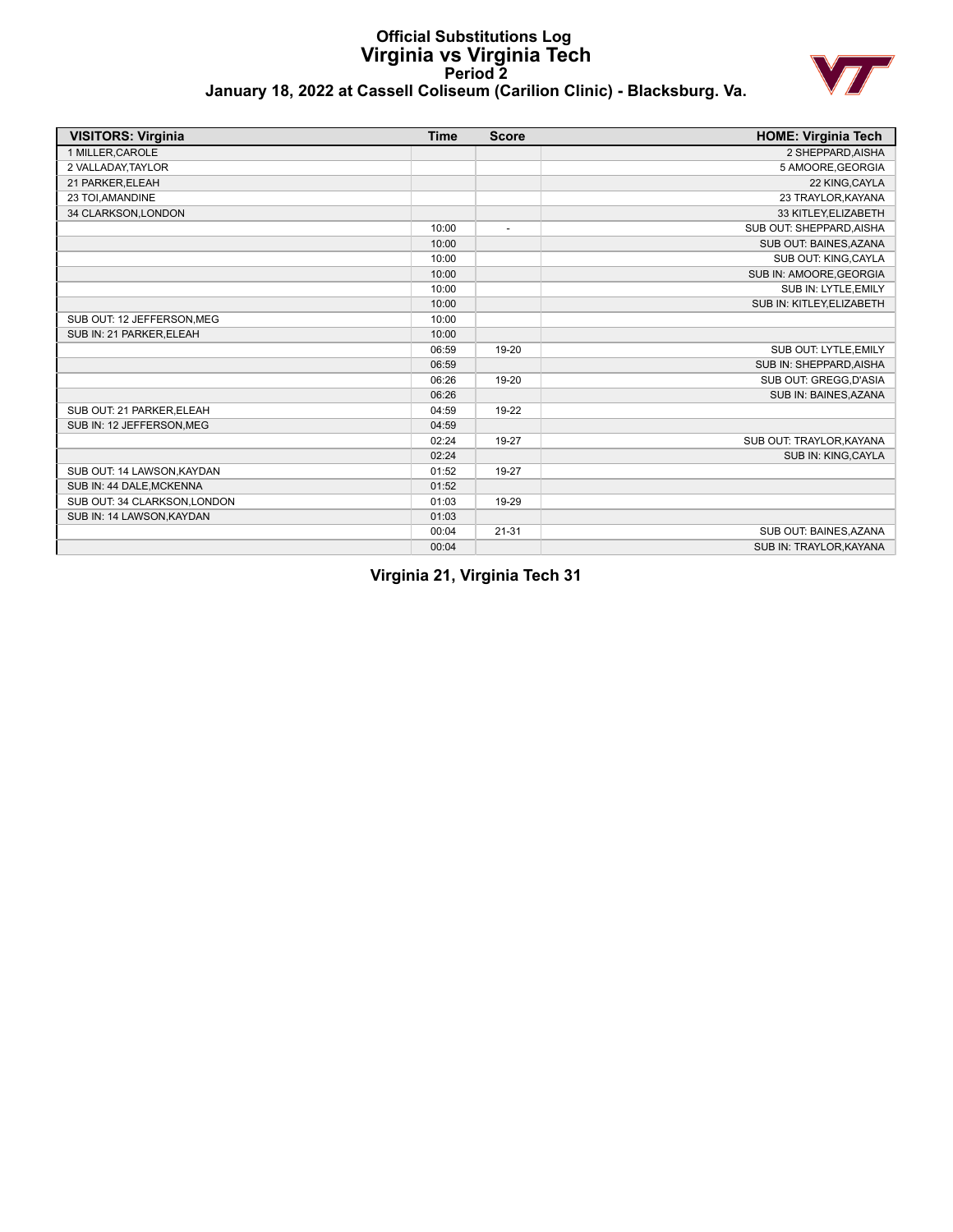### **Official Substitutions Log Virginia vs Virginia Tech Period 3 January 18, 2022 at Cassell Coliseum (Carilion Clinic) - Blacksburg. Va.**



|                             |       |                          | January TU, ZUZZ at Oassen Obliseum (Oanlion Olimo) - Diacksburg. va. |
|-----------------------------|-------|--------------------------|-----------------------------------------------------------------------|
| <b>VISITORS: Virginia</b>   | Time  | <b>Score</b>             | <b>HOME: Virginia Tech</b>                                            |
| 1 MILLER, CAROLE            |       |                          | 2 SHEPPARD, AISHA                                                     |
| 2 VALLADAY,TAYLOR           |       |                          | 5 AMOORE, GEORGIA                                                     |
| 21 PARKER, ELEAH            |       |                          | 22 KING, CAYLA                                                        |
| 23 TOI,AMANDINE             |       |                          | 23 TRAYLOR, KAYANA                                                    |
| <b>34 CLARKSON,LONDON</b>   |       |                          | 33 KITLEY, ELIZABETH                                                  |
| SUB OUT: 12 JEFFERSON, MEG  | 10:00 | $\overline{\phantom{a}}$ |                                                                       |
| SUB OUT: 14 LAWSON,KAYDAN   | 10:00 |                          |                                                                       |
| SUB OUT: 44 DALE, MCKENNA   | 10:00 |                          |                                                                       |
| SUB IN: 1 MILLER, CAROLE    | 10:00 |                          |                                                                       |
| SUB IN: 21 PARKER,ELEAH     | 10:00 |                          |                                                                       |
| SUB IN: 34 CLARKSON, LONDON | 10:00 |                          |                                                                       |
|                             | 07:04 | 29-35                    | SUB OUT: TRAYLOR, KAYANA                                              |
|                             | 07:04 |                          | SUB IN: BAINES, AZANA                                                 |
| SUB OUT: 21 PARKER,ELEAH    | 06:02 | $31 - 37$                |                                                                       |
| SUB IN: 14 LAWSON, KAYDAN   | 06:02 |                          |                                                                       |
|                             | 03:37 | $33 - 42$                | SUB OUT: SHEPPARD, AISHA                                              |
|                             | 03:37 |                          | SUB IN: TRAYLOR, KAYANA                                               |
| SUB OUT: 2 VALLADAY,TAYLOR  | 03:37 |                          |                                                                       |
| SUB OUT: 34 CLARKSON,LONDON | 03:37 |                          |                                                                       |
| SUB IN: 21 PARKER,ELEAH     | 03:37 |                          |                                                                       |

**Virginia 35, Virginia Tech 46**

SUB IN: 44 DALE,MCKENNA 03:37